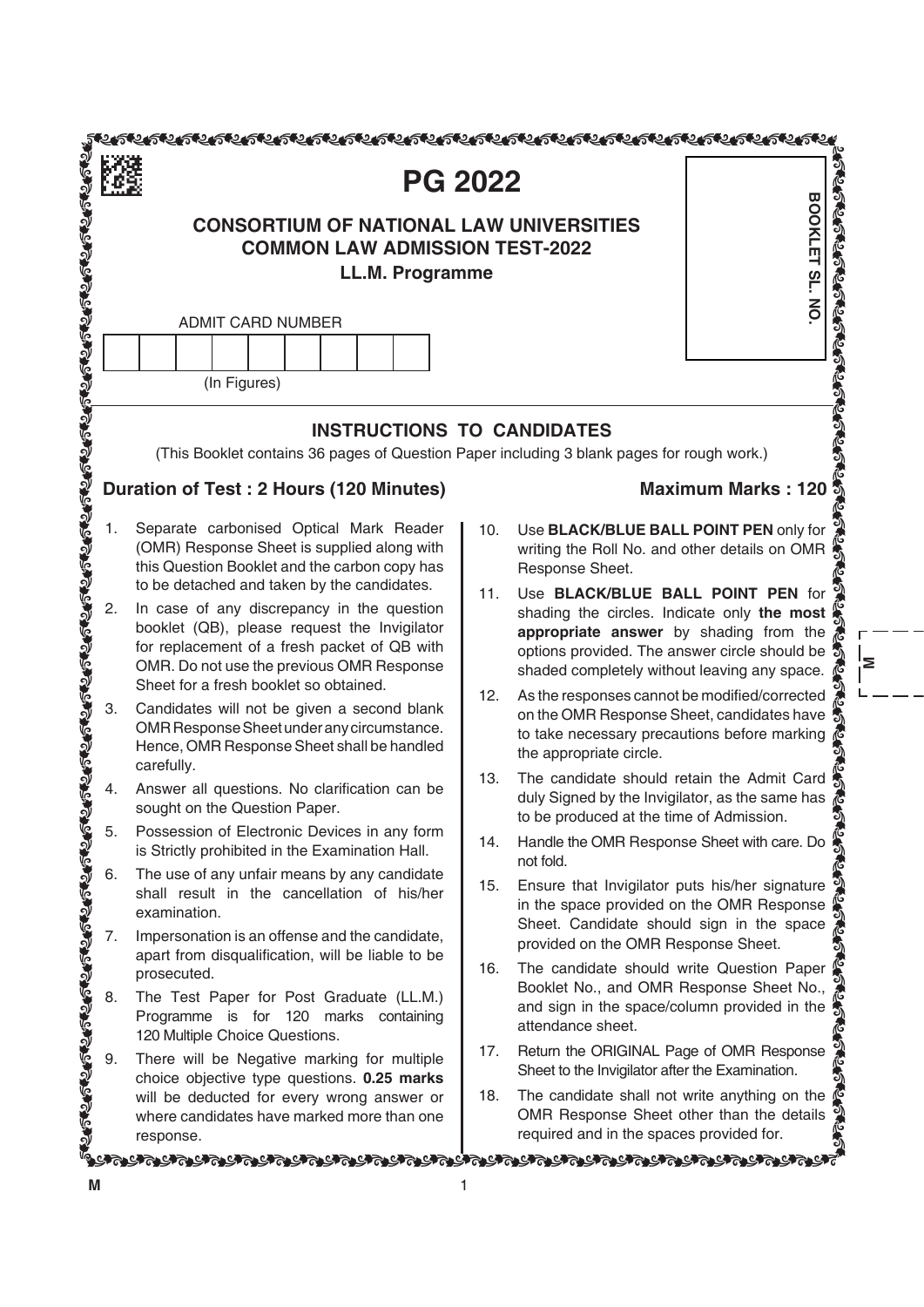

**Don't write anything on this page**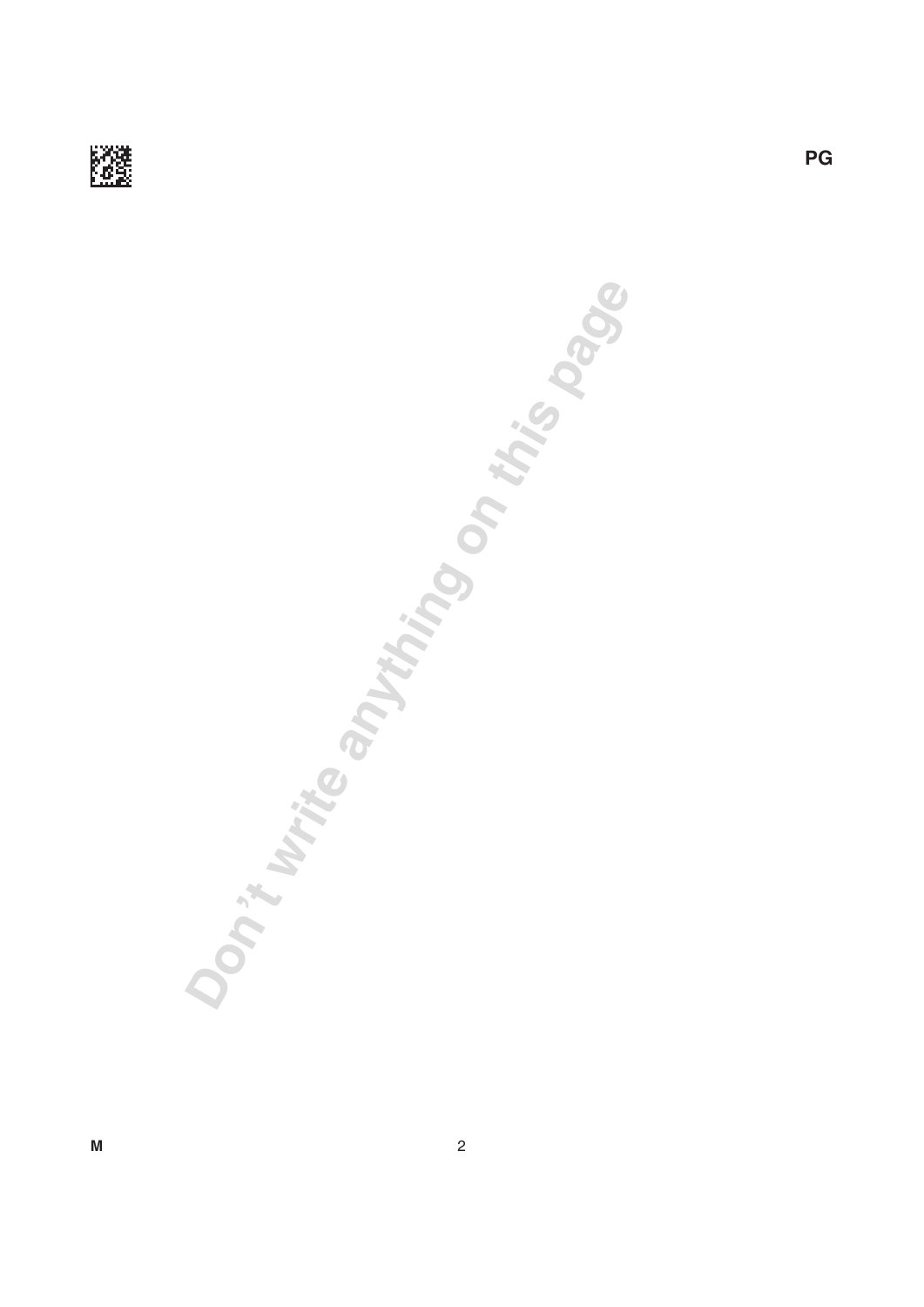

**I.** Both lawmen and laymen often ask, 'What is the law applicable to a given set of facts?' The answers to this question differ depending upon the specific jurisdiction to which the given set of facts is linked. Contrary to this, scholars and students of jurisprudence are likely to ask the general question, viz 'What is Law?'. This question on the philosophy and nature of law supposes that law is a distinctive social-political phenomenon with universal characteristics that can be perceived through philosophical analysis. in such a study, the assumption is that law possesses some universal characteristics.

 An analysis of the philosophy of law can be done for different reasons. Apart from a purely intellectual interest in understanding this complex phenomenon known as law, scholars also study the same as a normative social practice that purports to guide human behaviour, giving rise to reasons for action. The primary challenge of the branch of scholarship known as jurisprudence is based on this 'normative, reason-giving aspect of law'. At the same time, we must understand that law is not the only normative realm in any given society. it is one of the many normative standards such as morality, religion, customs and usages, etiquette, self-regulatory standards within a family or corporation etc. So, it is also essential that we study law on the differences and similarities of the same with these normative standards.

 While discerning these connections and contradictions, legal theories often study the content of the norm apart from giving importance to the source. Generally, theoretical studies on the content such as natural lawyers emphasize values such as fairness, justice, liberty etc., as qualifications for the norms to be called laws. They have argued that laws must be in tune with certain principles of inner morality, such as that laws be general, public, prospective, coherent, clear, stable, and practicable are indispensable to law-making. Whereas theories that give prominence to the sources of the norm, such as enactment/command by political institution/authority, do not always emphasize on the content.

Such philosophical analysis of law comprises both explanatory and justificatory aspects. While the explanatory aspect consists of explaining how laws can give rise to reasons and what kinds of reasons are involved. One example of this would be Dworkin's classification of law as concepts, principles and rules. The aspect of justification concerns whether people ought to comply with the law's demands. in other words, it is the attempt to explain the moral legitimacy of law and the subjects' reasons for complying with it.

- 1. Validity of law resides in the political sovereignty of the maker of that law refers to:
	- (A) Legal Positivism (B) Natural Law
		-
	- (C) Historical School (D) Sociological School
		-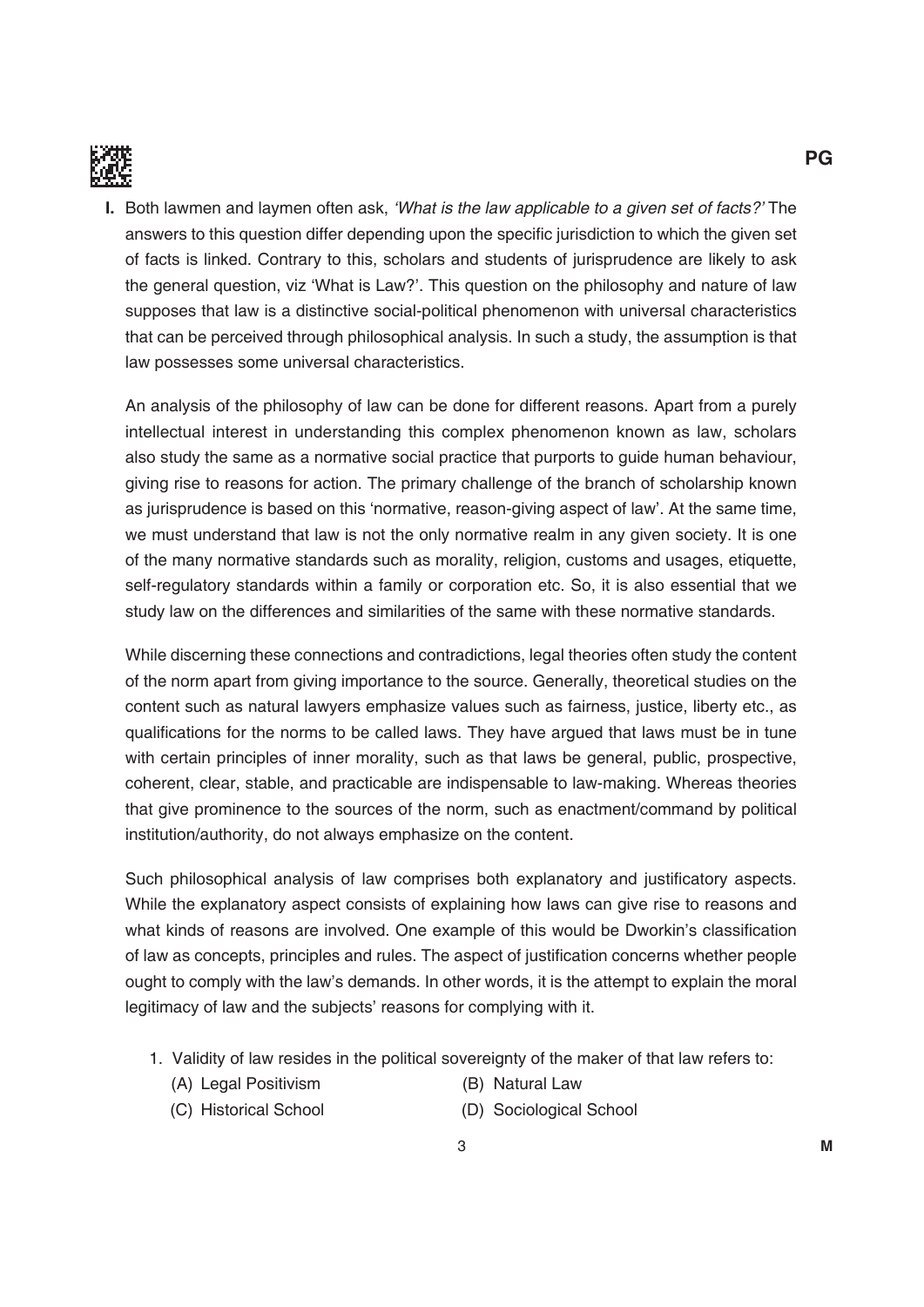

- 2. A norm cannot become legally valid unless its content is fair and just in accordance to:
	- (A) Legal Positivism (B) Natural Law
		-
	- (C) Historical School (D) Sociological School
- 3. "The falsehood of legal positivism resides in envisaging that the law consists of only rules. However, this is a serious mistake since legal principles partly determine the law in addition to rules. The distinction between rules and principles is a logical one. Rules apply in an 'all or nothing fashion.' If the rule applies to the circumstances, it determines a particular legal outcome. If it does not apply, it is simply irrelevant to the outcome….." according to:
	- (A) Ronald Dworkin, Taking Rights Seriously, 1977
	- (B) John Finnis, Natural Law and Natural Rights, 1980.
	- (C) H.L.A.Hart, The Concept of Law, 1961.
	- (D) Raz, Joseph, Legal Principles and the Limits of Law, 1972.
- 4. Principles requiring that laws be general, public, prospective, coherent, clear, stable, and practicable are indispensable to law-making correspond to:
	- (A) Inner Morality (B) Method of logic
	- (C) Legitimacy and Transparency in law making (D) Democratic law making
- 5. 'i mean simply that history, in illuminating the past, illuminates the present, and in illuminating the present, illuminates the future' opined by:
	- (A) Roscoe Pound (B) Benjamin Cardozo
	- (C) Duguit (D) Auguste Comte
- 6. 'The life of the law has not been logic: it has been experience' is stated by:
	- (A) Holmes (B) Dworkin
	- (C) Cardozo (D) Amartya Sen
- **II.** A thought-provoking book titled 'The Morality of Law' by Lon L. Fuller on moral philosophy insists on a distinction between 'morality of aspiration' and 'morality of duty'. From the view of the morality of aspiration, the human conduct does not bear on mandatory rules but on conceptions of the 'Good Life', of 'what beseems a human being functioning at his best to human capacities'. because no law can compel a man to live up to the excellence of which he is capable. but for workable standards of judgment, the morality of duty lays down the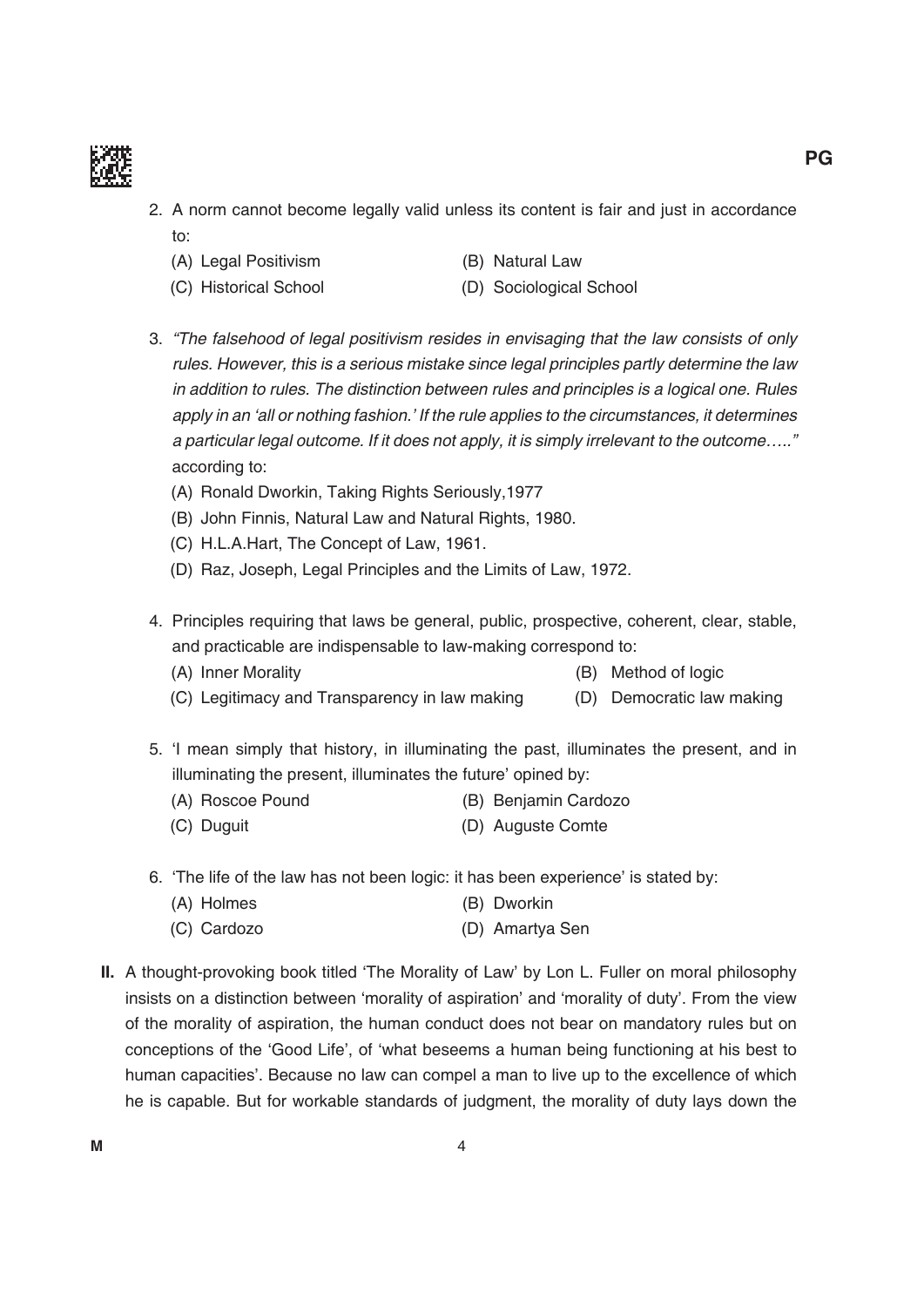

basic rules without which an ordered society directed towards certain specific goals must fail of its mark. Because the duty ties it very closely to what is 'rationally discoverable' and 'objective', as contrasted with the morality of aspiration based on subjectivism. However, moralists may differ as to what range of conduct should fall within the respective spheres of duty and the morality of aspirations. "When we are passing a judgment of moral duty, it seems absurd to say that such a duty can in some way flow directly from knowledge of a situation of fact." As due to the fact that before we conclude 'that a duty ought to exist', however well we may understand the facts, by the close connection between understanding a person's ideals, approval and disapproval. Does this mean that duties are rationally discoverable, and a matter of choice, even if not of 'ineffable preference'? Presumably not, since when we pass a moral judgment of duty 'ought' to exist. it is necessary to distinguish between the accepted morality of a social group and the personal morality of individuals. 'Duty' may appear in all of these, but the satisfaction is very often a matter of degree varying from situation to situation. The rule of a morality of duty is necessary for social living. The morality of aspiration provides a general idea of the perfection we ought to acquire it. if we consider the whole range of moral issues, we may imagine a yardstick which begins at the bottom with the most obvious demands of social living and extends upward to the highest reaches of human aspirations. Somewhere along this scale an invisible pointer marks the dividing line where the pressure of duty leaves off and the challenge of excellence begins. The whole field of moral argument is an undeclared war over the location of this pointer. Whom we regard as being moralistic are always trying to inch the pointer upward so as to expand the area of duty and they bludgeon us into a belief that we are duty bound to embrace this pattern of human conduct, instead of making us realize a pattern of life they consider worthy of human nature.

- 7. Which of the following statements regarding the 'morality of aspiration' is untrue?
	- (A) The morality of aspiration is based on inevitable rules for ordered social living.
	- (B) The morality of aspiration impulses towards the perfection and excellence.
	- (C) the law cannot regulate the morality of aspiration because it is subjective in nature.
	- (D) The law cannot compel a man to adhere to the best of his human capabilities.
- 8. The rules for morality of duty command:
	- $(A)$  To conduct best to human capacity.  $(B)$  To conduct necessary for self-survival.
	- (C) To conduct equally as others' conduct. (D) To conduct necessary for social living.

**PG**

5 **m**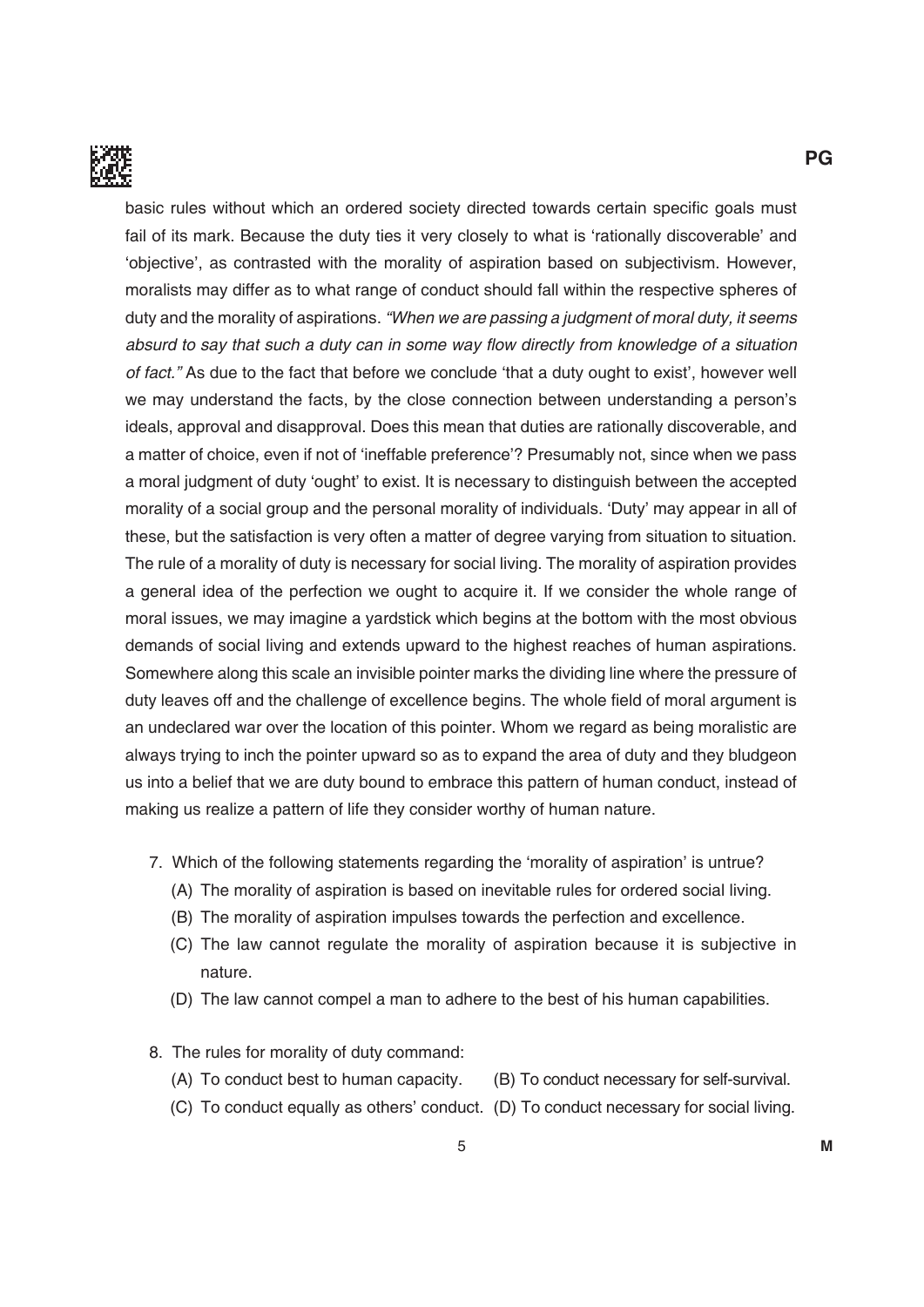

## 9. Consider the statements:

- (i) the moralistic philosophy always strives to encroach into the area of morality of aspiration to bring it as duty for the social living.
- (ii) the moralistic philosophers compel us to embrace the pattern of human conduct, instead of making us realize a pattern of life that is worthy of human nature.

Choose the correct answer from the code given below.

- $(A)$  Both (I) and (II) are true.  $(B)$  Both (I) and (II) are untrue.
- $(C)$  (I) is true and (II) is untrue.  $(D)$  (II) is true and (I) is untrue.
- 10. Which of the following element is not required for the formation of decision regarding a moral duty?
	- (A) Rationality (B) Objectivity (C) Subjectivity (D) Knowledge regarding the circumstances
- 11. The concept of duty as characterised by Lon L. Fuller seems (A) Dynamic (B) Static (C) Personal (D) Fictional
- 12. Which of the following statements is not true?
	- (A) 'Morality of duty' is non-obligatory.
	- (B) 'Morality of duty' is obligatory.
	- (C) Rules of 'morality of aspiration' are a challenge to human conduct.
	- (D) Human excellence is the end of 'morality of aspiration'.
- **III.** The present system of appointments as envisaged by the Constitution and as elucidated in the Collegium system makes it clear that the first step is a recommendation from Collegium of four senior-most judges and presided over by the Chief Justice. This process in turn requires wide consultation by the Chief Justice of the High Court to identify the requisite talent, so as to make the recommendations. Contrary to some portrayed beliefs as if this is an extremely subjective system, every Chief Justice is actually required to solicit names from different sources whether it be sitting judges, retired judges, or prominent members of the Bar. It is from this pool of talent that he selects, after a discussion in the collegium, the most suitable candidates. It is thus of utmost importance that the flow of recommendations continues for the appointment process to work successfully. The current situation of vacancies, especially in some of the larger courts with very few recommendations in the pipeline seems to be the genesis of this problem. The data placed before us, as drawn from the National Judicial Data Grid (NJDG) shows that five (5) High Courts alone are responsible for 54% of the pendency of over 57,51,312 cases i.e., the High Courts of Allahabad, Punjab & Haryana, madras, bombay, and Rajasthan. The Madras High Court has among the highest arrears in the country of 5.8 lakh cases despite having fewer vacancies than most other High Courts (i.e., 7%). This does not take away from the requirement of appointing ad hoc Judges but supports the view that even if the existing vacancies are few, a situation may arise requiring the expertise of experienced Judges to be appointed as ad hoc Judges.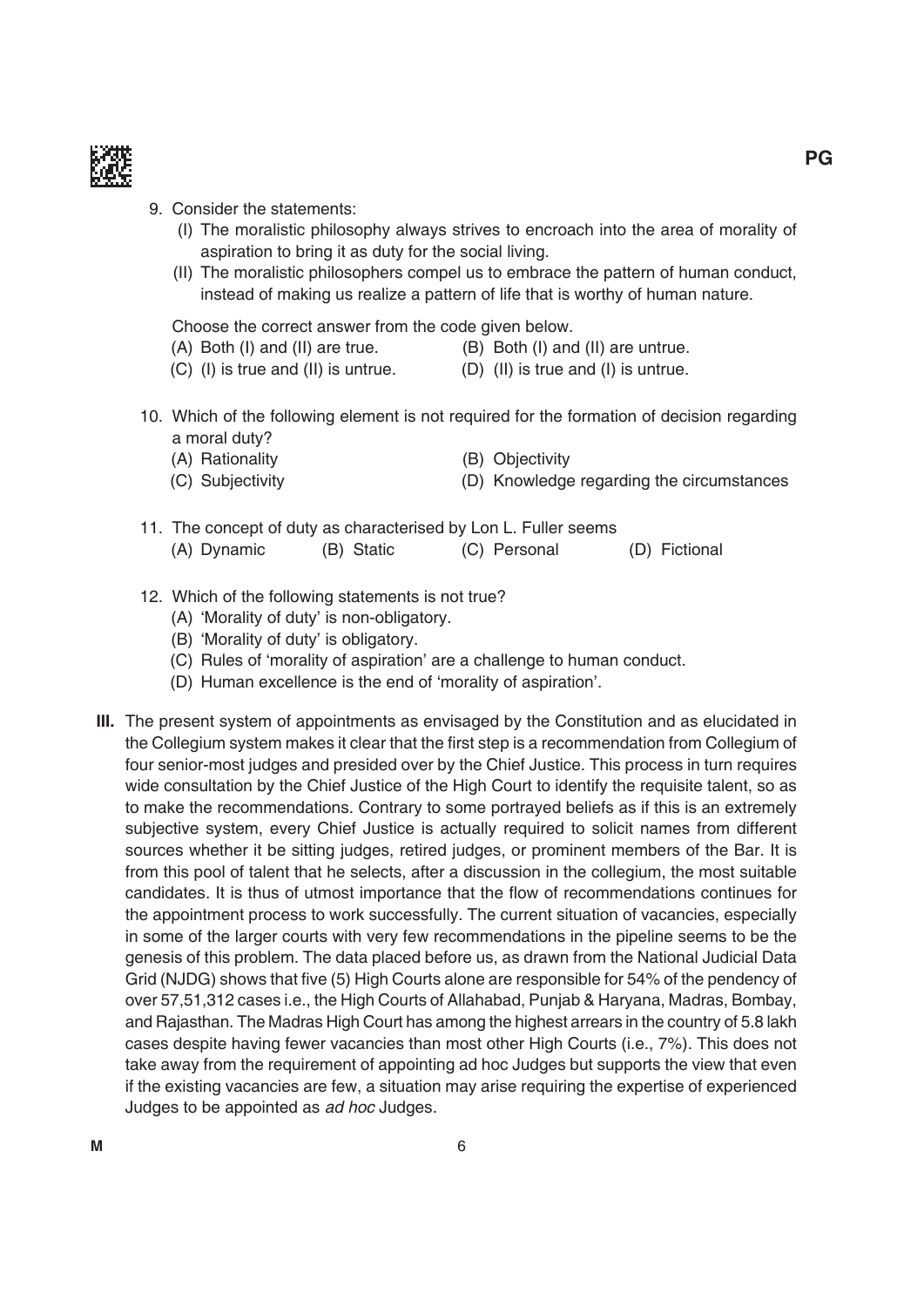

- 13. The above excerpt has been taken from which of the following judgments, where the Supreme Court of india sought to activate a dormant provision of the Constitution of India for the appointment of ad hoc Judges to deal with the unprecedented backlog of cases pending before the High Courts ?
	- (A) Devendra Kumar Saxena v. Central Bureau of Investigation (CBI), 2021 SCC OnLine SC 330.
	- (B) M.K. Ranjitsinh v. Union of India, 2021 SCC OnLine SC 326.
	- (C) Lok Prahari through its General Secretary S.N. Shukla, IAS (Retd.) v. Union of india, 2021 SCC OnLine SC 333.
	- (D) Justice V. Eswaraiah (Retd.) v. Union of India, 2021 SCC OnLine SC 310.
- 14. Which of the following dormant provision of the Constitution of india has been invoked by the Supreme Court of india for the appointment of ad hoc Judges to deal with the backlog of cases before the High Courts?
	- (A) Article 224A (b) Article 217 (C) Article 224 (D) Article 217A
- 15. in Supreme Court Advocates on Record Association v. Union of India, (2016) 5 SCC 1, the Supreme Court of india, by a \_\_\_\_\_\_ majority, restored the collegium system of appointment of judges by holding that the National Judicial Appointments Commission Act, 2014 is ultra vires the Constitution of india. (A) 3:2 (B) 4:1 (C) 6:1 (D) 4:3
- 16. in which of the following cases the Supreme Court of india observed that for appointment of a retired Judge as an *ad hoc* judge, the consent of such retired Judge is a pre-requisite for his/her appointment as an ad hoc judge?
	- (A) Ashok Tanwar v. State of Himachal Pradesh, (2005) 2 SCC 104.
	- (B) Supreme Court Advocates on Record Association v. Union of India, (2016) 5 SCC 1.
	- (C) Union of India v. Sankal Chand and Himatlal Sheth, (1977) 4 SCC 193.
	- (D) Krishan Gopal v. Shri Prakash Chandra, (1974) 1 SCC 128.
- 17. in which of the following reports the Law Commission of india advocated for appointment of retired judges as ad-hoc judges in the interest of clearing backlogs of cases in the High Courts?
	- (A) One Hundred Eighty Eighth Report on proposals for Constitution of Hi-Tech Fast-Track Commercial Divisions in High Courts (2003).
	- (B) Fourteenth Report on Reforms in Judicial Administration (1958).
	- (C) One Twentieth Report on Manpower Planning in Judiciary: A Blueprint (1987).
	- (D) One Hundred Eighteenth Report on Method of Appointments to Subordinate Courts/ Subordinate Judiciary (1986).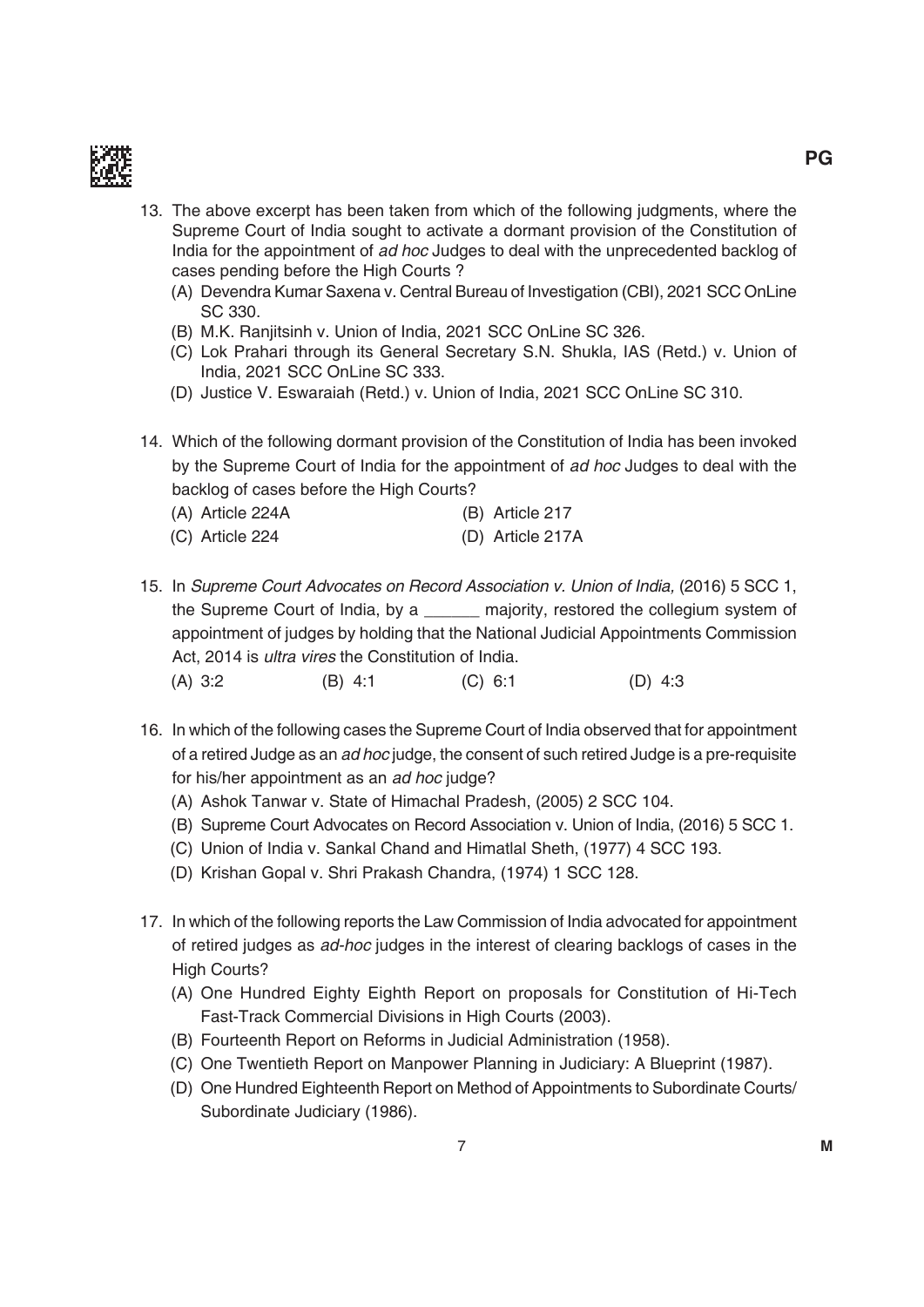

- 18. Which of the following statements is true regarding the origin of the Collegium system for appointment of judges?
	- (A) Article 124A of the Constitution of india provides for the establishment of the collegium system.
	- (B) The Judicial Appointments (Collegium System) Act, 1999 provides for the establishment of the collegium system.
	- (C) the Constitution of india does not provide for the establishment of the collegium system.
	- (D) The National Judicial Appointments Commission supplements the collegium system for appointment of judges.
- **IV.** The Supreme Court of India observed that, while appreciating the existence of the right to peaceful protest against a legislation ……., we have to make it unequivocally clear that public ways and public spaces cannot be occupied in such a manner and that too indefinitely. Democracy and dissent go hand in hand, but then the demonstrations expressing dissent must be in designated places alone. The present case was not even one of protests taking place in an undesignated area but was a blockage of a public way which caused grave inconvenience to commuters. We cannot accept the plea of the applicants that an indeterminable number of people can assemble whenever they choose to protest.
	- 19. Which of the following judgments relating to right to peaceful protest has the above excerpt been taken from?
		- (A) M.C. Mehta v. Union of India, 2020 SCC OnLine SC 648.
		- (B) Association for Democratic Reforms v. Union of India, 2021 SCC OnLine SC 266.
		- (C) Anuradha Bhasin v. Union of India, (2020) 3 SCC 637.
		- (D) Amit Sahni v. Commissioner of Police, (2020) 10 SCC 439.
	- 20. Which of the following judgments is not related to right to assemble as enshrined under the Constitution of india?
		- (A) Mazdoor Kisan Shakti Sangathan v. Union of India, (2018) 17 SCC 324.
		- (B) Sampurna Behura v. Union of India, (2018) 4 SCC 433.
		- (C) Bimal Gurung v. Union of India, (2018) 15 SCC 480.
		- (D) Anita Thakur v. State of Jammu and Kashmir, (2016) 15 SCC 525.
	- 21. As per the judgment of In Re Ramilla Maidan Incident, (2012) 5 SCC 1, which of the following statement is not correct?
		- (A) Right to sleep is not a part of Article 21 of the Constitution of India.
		- (b) An individual is entitled to sleep as comfortably and as freely as he breathes.
		- (C) Sleep, is a fundamental and basic requirement without which the existence of life would be in peril.
		- (d) State's compelling interest in regulation of subject was discussed in this case.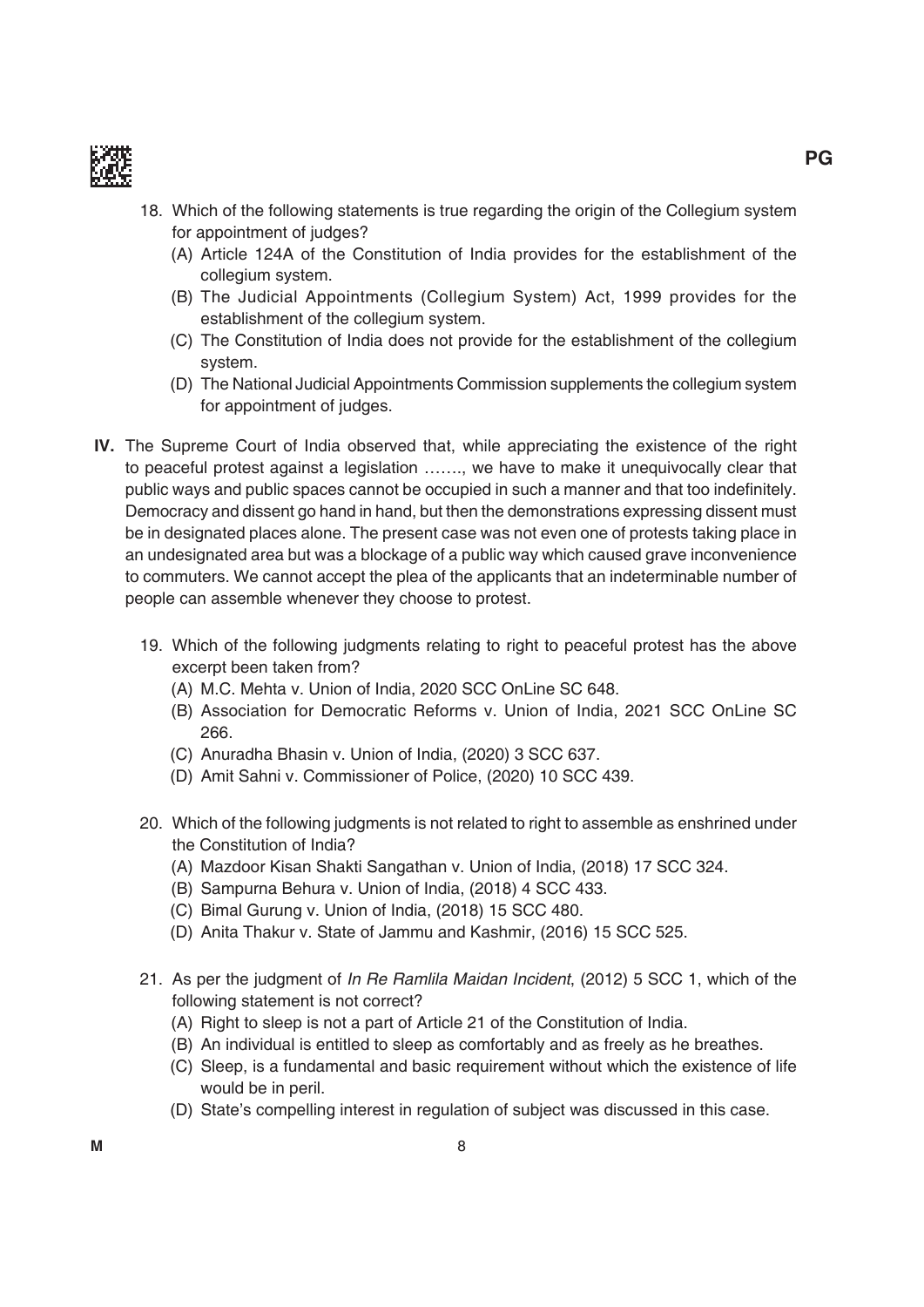

- 22. Which of the following statement is not correct in relation to right to assemble under the Constitution of india?
	- (A) The assembly should be peaceful.
	- (B) Reasonable restrictions stated under Article 19 for right to assemble are sovereignty and integrity of india or public order, morality.
	- (C) The assembly should be without arms.
	- (D) Reasonable restrictions on right to assemble are provided in Article 19(3) of the Constitution of india.
- 23. The rule prohibiting demonstrations by government servants was discussed in which of the following judgments?
	- (A) Union of India v. Naveen Jindal, (2004) 2 SCC 510.
	- (B) Ram Bahadur Rai v. State of Bihar, AIR 1975 SC 223.
	- (C) Kameshwar Prasad v. State of Bihar, AIR 1962 SC 1166.
	- (D) Bennett Coleman & Co. v. Union of India, AIR 1973 SC 106.
- 24. Which of the following judges of the Supreme Court of india were part of the bench in the judgment as given in the excerpt?
	- (A) Sanjay Kishan Kaul, Aniruddha bose and indira banerjee, JJ.
	- (b) Aniruddha bose and Krishna murari, JJ.
	- (C) Sanjay Kishan Kaul, Aniruddha bose and Krishna murari, JJ.
	- (D) Sanjay Kishan Kaul and Krishna Murari, JJ.
- **v.** the Supreme Court of india has held that the rationale of granting maintenance from the date of application finds its roots in the object of enacting maintenance legislations, so as to enable the wife to overcome the financial crunch which occurs on separation from the husband. Financial constraints of a dependant spouse hamper their capacity to be effectively represented before the Court. enforcement of the order of maintenance is the most challenging issue, which is encountered by the applicants. if maintenance is not paid in a timely manner, it defeats the very object of the social welfare legislation. Execution petitions usually remain pending for months, if not years, which completely nullifies the object of the law.
	- 25. based on the given excerpt from the judgment, which of the following judgments is related to enforcement of orders of maintenance and successive claims by parties in matrimonial proceedings?
		- (A) Smriti madan Kansagra v. Perry Kansagra, 2020 SCC OnLine SC 1003.
		- (B) Rajnesh v. Neha, (2021) 2 SCC 324.
		- (C) Roshina T. v. Abdul Azeez K.T., (2019) 2 SCC 329.
		- (D) Manju Saxena v. Union of India, (2019) 2 SCC 628.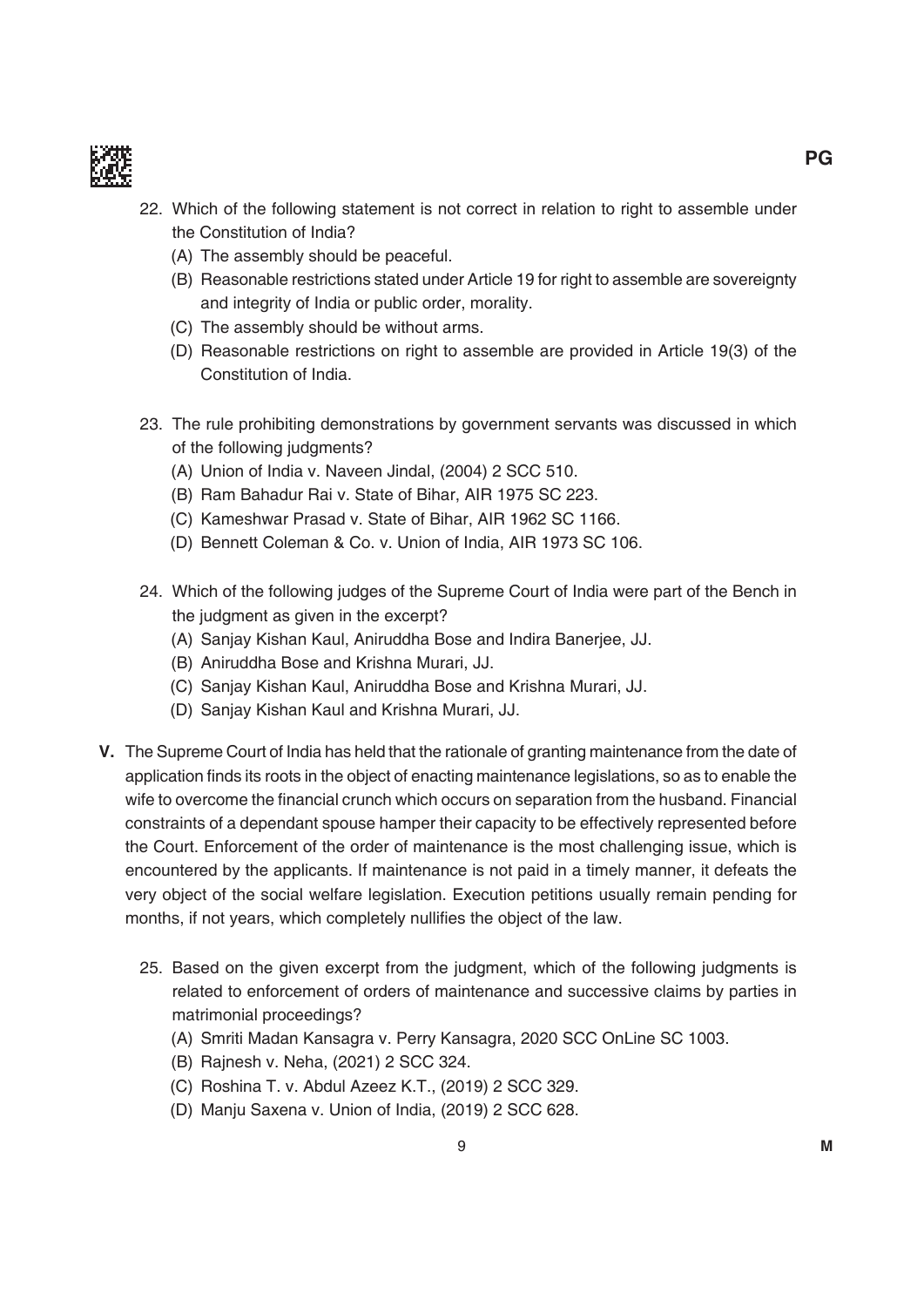

- 26. Which of the following reliefs does the Hindu marriage Act, 1955 provide?
	- (A) maintenance Pendente lite, expenses of proceedings, permanent alimony and maintenance.
	- (B) Expenses of proceedings, permanent alimony and maintenance.
	- (C) maintenance Pendente lite, permanent alimony and maintenance.
	- (D) Maintenance Pendente lite, expenses of proceedings, permanent alimony.
- 27. Which of the following statutes does not contain provisions relating to maintenance?
	- (A) The Parsi Marriage and Divorce Act, 1936.
	- (B) The Special Marriage Act, 1954.
	- (C) The Prohibition of Child Marriage Act, 2006.
	- (D) The Muslim Women (Protection of Rights on Marriage) Act, 2019.
- 28. Which of the following is not a direction given by Supreme Court of india in the judgement relating to orders of maintenance and successive claims by parties in matrimonial proceedings?
	- (A) Where successive claims for maintenance are made by a party under different statutes, the Court would consider an adjustment or setoff of the amount awarded in previous proceedings.
	- (B) If the order passed in the previous proceeding/s requires any modification or variation, it would be required to be done in the same proceeding.
	- (C) it is not mandatory for the applicant to disclose the previous proceeding and the orders passed therein, in the subsequent proceeding.
	- (D) The affidavit of disclosure of assets and liabilities as applicable, shall be filed by both parties in all maintenance proceedings, including pending proceedings before any other court, as the case may be.
- 29. Which of the following is not correct as per Section 125 of the Code of Criminal Procedure, 1973?
	- (A) it provides for maintenance to wife/wives, illegitimate and legitimate children and parents.
	- (b) A wife shall not be entitled to receive maintenance as per this provision from her husband if she is living in adultery, or if, without any sufficient reason, she refuses to live with her husband, or if they are living separately by mutual consent.
	- (C) A magistrate has been given wide powers under this provision.
	- (d) As per the explanation under this provision, wife does not include a woman who has been divorced by, or has obtained a divorce from, her husband but includes a woman who has remarried.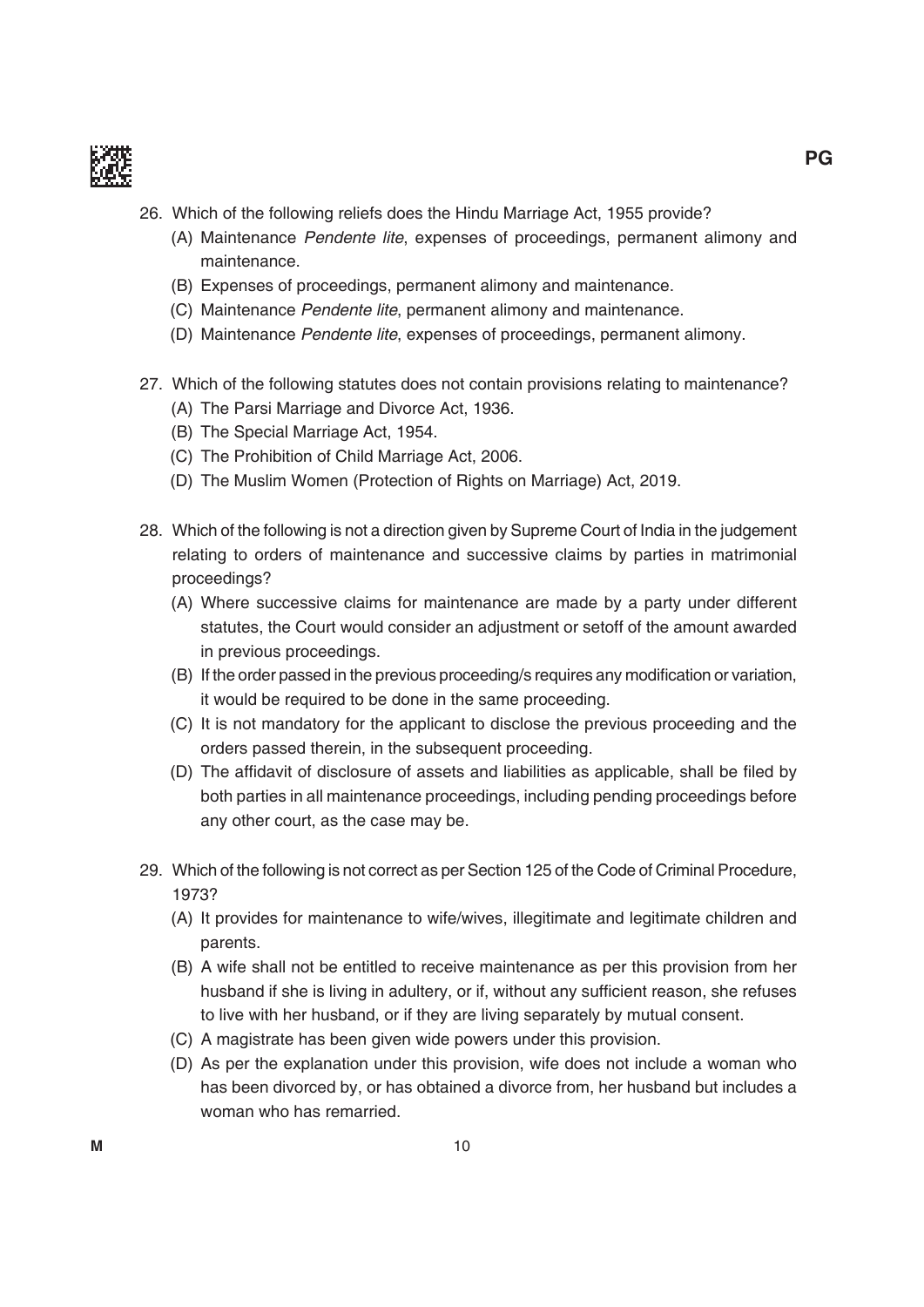

- 30. Which of the following is correct about the Hindu Adoptions and maintenance Act, 1956?
	- (A) it is a special legislation which was enacted to provide for maintenance to wife during the subsistence of the marriage.
	- (b) the Supreme Court of india considered the interplay between the claim for maintenance under the Hindu marriage Act, 1955 and Hindu Adoptions and maintenance Act, 1956 in Chand Dhawan v. Jawaharlal Dhawan, (1993) 3 SCC 406.
	- (C) Section 18 of the Act provides that a Hindu wife shall be entitled to be maintained by her husband during her lifetime.
	- (d) As per Section 18 of the Act, a Hindu wife is not entitled to make a claim for a separate residence from her husband, without forfeiting her right to maintenance.
- **VI.** The Supreme Court of India has held that the nature of inquiry before the Family Court is, indeed, adjudicatory. it is obliged to resolve the rival claims of the parties and while doing so, it must adhere to the norms prescribed by the statute in that regard and also the foundational principle of fairness of procedure and natural justice. These provisions plainly reveal that the Family Court is expected to follow procedure known to law, which means insist for a formal pleading to be filed by both sides, then frame the issues for determination, record the evidence of the parties to prove the facts asserted by the concerned party and only thereafter, to enter upon determination and render decision thereon by recording the reasons for such decision. For doing this, the Family Court is expected to give notice to the respective parties and provide them sufficient time and opportunity to present their claim in the form of pleadings and evidence before determination of the dispute.
	- 31. Which of the following is not correct about the Family Courts Act, 1984?
		- (A) The Act intends to promote conciliation and secure speedy settlement of disputes.
		- (B) The appointment of counsellors in family courts is determined by the State Government in consultation with the High Court.
		- (C) The duty of the Family Court is to arrive at a settlement between the parties where it is possible and consistent with the nature and circumstances of the case.
		- (d) A person can be appointed as a judge of the Family Court after the attainment of sixty-two years of age.
	- 32. based on the given excerpt, which of the following judgments is related to the working of Family Courts?
		- (A) Sanjiv Prakash v. Seema Kukreja, 2021 SCC OnLine SC 282.
		- (B) Khushi Ram v. Nawal Singh, 2021 SCC OnLine SC 128.
		- (C) Aman Lohia v. Kiran Lohia, 2021 SCC OnLine SC 224.
		- (D) Gurmeet Pal Singh v. State of Punjab,(2018) 7 SCC 260.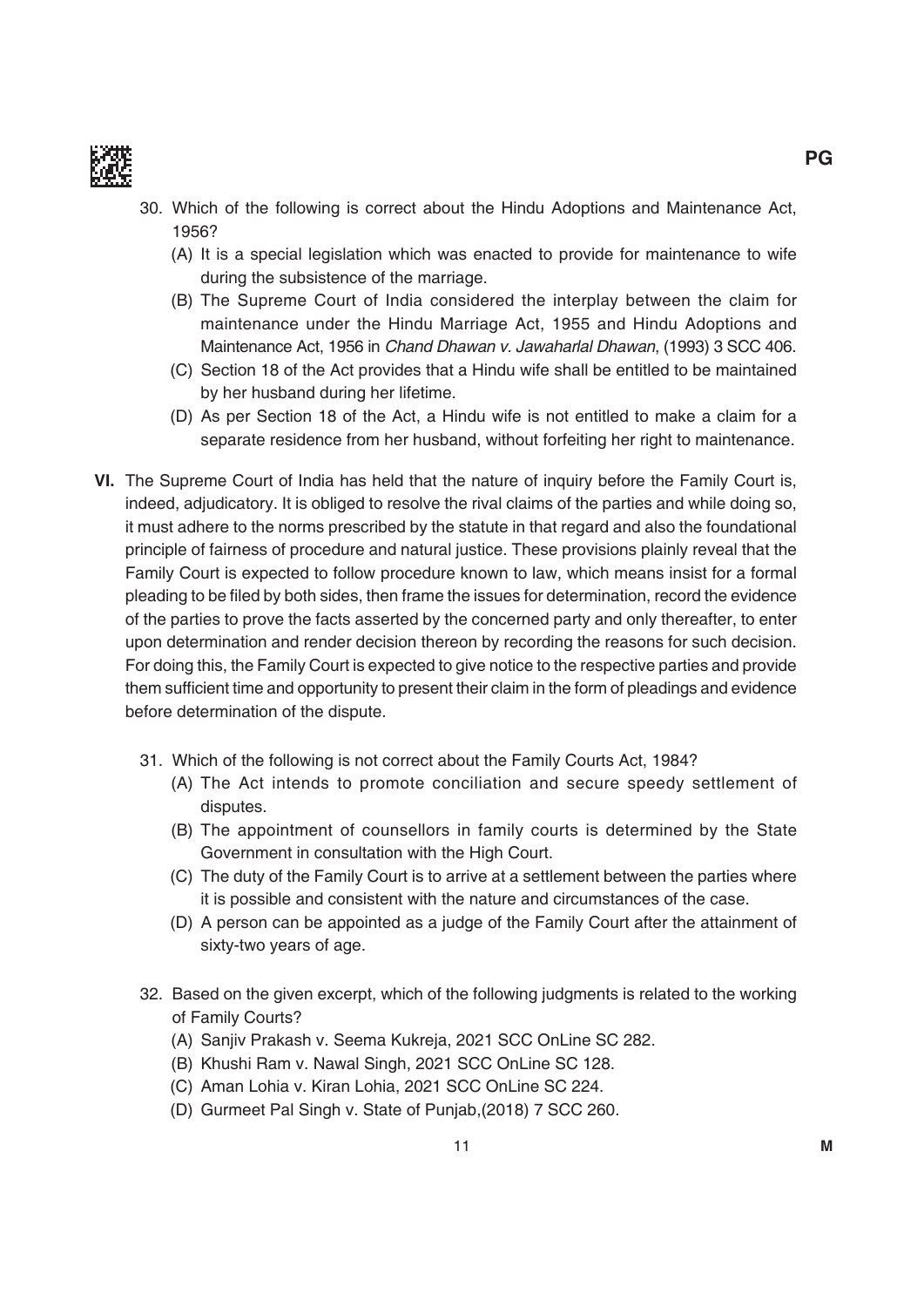

- 33. based on the given excerpt, which of the following was held by the Supreme Court of india in relation to the Family Courts?
	- (A) Non-compliance of the prescribed mandatory procedure and infraction of principles of natural justice is not a technical irregularity which can be overlooked by family courts.
	- (b) in divorce proceedings, it is the duty of family courts to mandatorily conduct mediation between the parties.
	- (C) Non-compliance of the prescribed mandatory procedure and infraction of principles of natural justice is a technical irregularity which can be overlooked by family courts.
	- (D) Family Courts ought not to examine matters after giving due opportunity to both sides on their own merits and in accordance with law.
- 34. the Family Court must adhere to the norms prescribed by the statute with regard to the adjudication of matrimonial disputes, and also to the:
	- (A) Convenience of the court.
	- (b) Fair procedure and natural justice.
	- (C) international conventions.
	- (D) Convenience of the parties.
- 35. Which of the following is not correct about the nature of proceedings conducted in the Family Court?
	- (A) The proceedings must always be held in camera.
	- (B) The Act provides that if the Family Court considers it necessary in the interest of justice, it may seek the assistance of a legal expert as *amicus curiae*.
	- (C) the proceedings may be held in camera depending on the desire of court and the party concerned.
	- (D) Family Court may secure the services of a medical expert if required.
- 36. the Family Courts Act, 1984 does not apply to which of the following matters? (A) Divorce under Hindu Law.
	- (B) Nikah as per Muslim Personal Law.
	- (C) marriage under Special marriage Act, 1954.
	- (D) Adoption under Hindu Law.
- **VII.** The Supreme Court of India, in South East Asia Marine Engineering & Constructions Ltd. (SEAMEC LTD.) v. Oil India Ltd.,(2020) 5 SCC 164, noted that, under the indian contract law, the consequences of a force majeure event are provided for under Section 56 of the indian Contract Act, 1872 which deals with a contract to do an Act which, after the contract is made, becomes impossible, or, by reason of some event which the promisor could not prevent, unlawful, becomes void when the Act becomes impossible or unlawful. When the parties have not provided for what would take place when an event which renders the performance of the contract impossible, then Section 56 applies. When the Act contracted for becomes impossible, then under Section 56, the parties are exempted from further performance and the contract becomes void. the Court has further held that in Section 56, the word 'impossible' is to be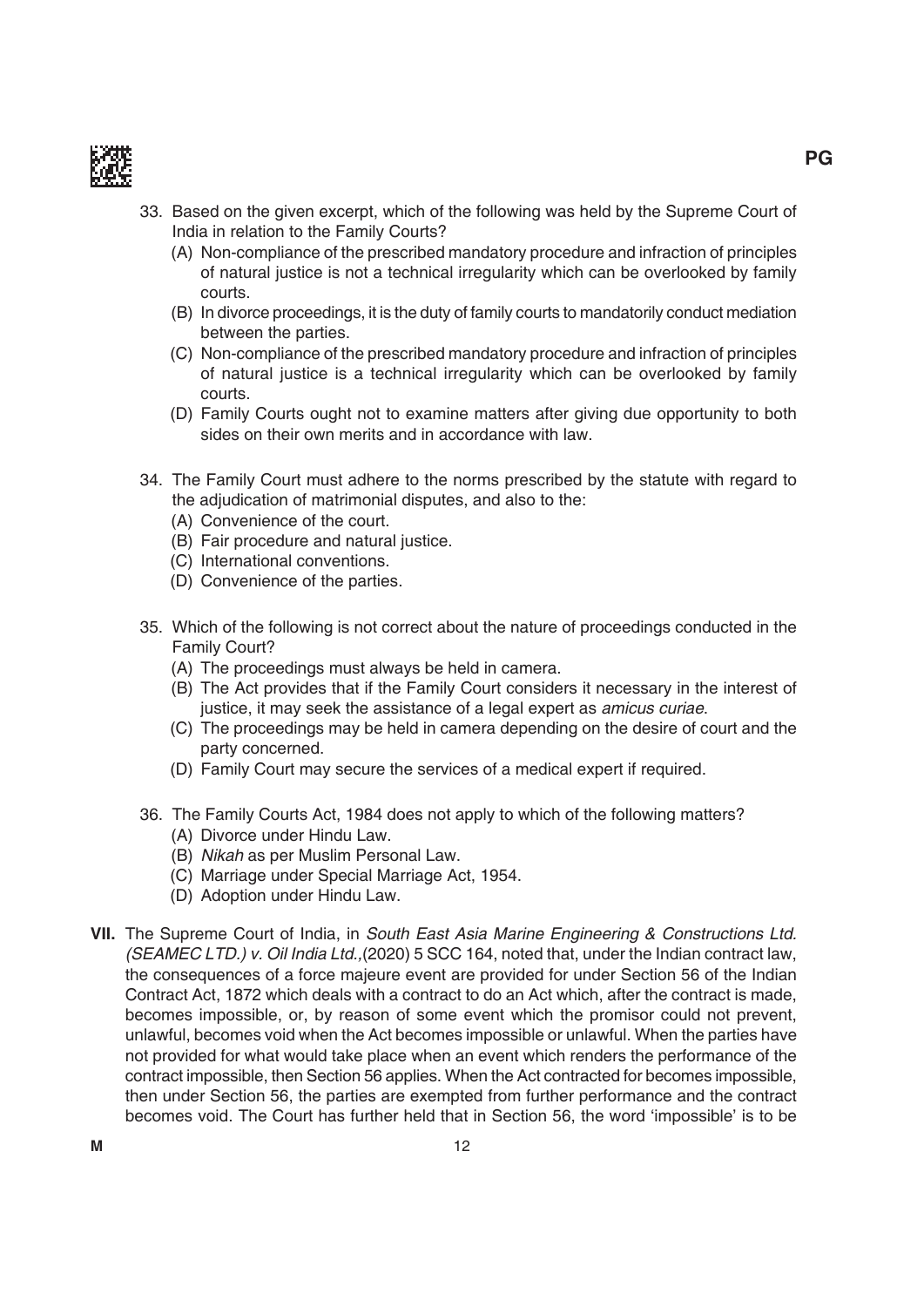

taken in its practical and not literal sense. it must be borne in mind, however, that Section 56 lays down a rule of positive law and does not leave the matter to be determined according to the intention of the parties. However, there is no doubt that the parties may instead choose the consequences that would flow on the happening of an uncertain future event, under Section 32 of the indian Contract Act, 1872.

- 37. mr. X agrees with mr. Y to discover by magic, a treasure supposed to be buried within certain limits at an unknown spot. Mr. X found the treasure subsequently.Consider the given facts and answer which of the following statement is correct?
	- (A) Law can regard a promise to do something obviously impossible as significant.
	- (b) Such promises are based on legal considerations.
	- (C) Law cannot regard a promise to do something obviously impossible to be of any value.
	- (D) The agreement is valid and binding.
- 38. Which of the following is correct regarding the Doctrine of Frustration of Contract?
	- (A) it leaves the contract to be determined in accordance with the intention of the parties.
	- (b) it is based on the subsequent impossibility of the agreement which is frustrated by the intrusion or occurrence of an unexpected event which is within the contemplation by the parties.
	- (C) it does not necessarily make the contract impossible of performance.
	- (d) in case of change of circumstances which is so fundamental as to be regarded by law as striking at the root of the contract, court cannot pronounce the contract to be frustrated.
- 39. Consider the meaning of 'Impossibility' from the given excerpt: In deciding cases in India, the only doctrine that we have to go by is that of supervening impossibility or illegality as laid down in Section 56 of the Contract Act 1872, taking the word 'impossible' in its practical and not literal sense. Which of the following is correct regarding the nature of impossibility in such contracts?
	- (A) The performance of the act may not be literally impossible, but it may be impracticable from the point of view of the object.
	- (b) the changed circumstances never make the performance of the contract impossible.
	- (C) the performance of the act may not be literally impossible, but it may be practicable from the point of view of the object.
	- (D) The parties are not absolved from the further performance of a contract if they do not promise to perform an impossibility.
- 40. Consider the given statement: Law does not compel a person to do which he cannot possibly perform. Which of the following legal maxims correctly expresses the meaning of the given statement?
	- (A) Res Ipsa Loquitur (B) Sub Silentio
	- (C) Actio Personalis Moritur Cum Persona (D) Impotentia Excusat Legem
- -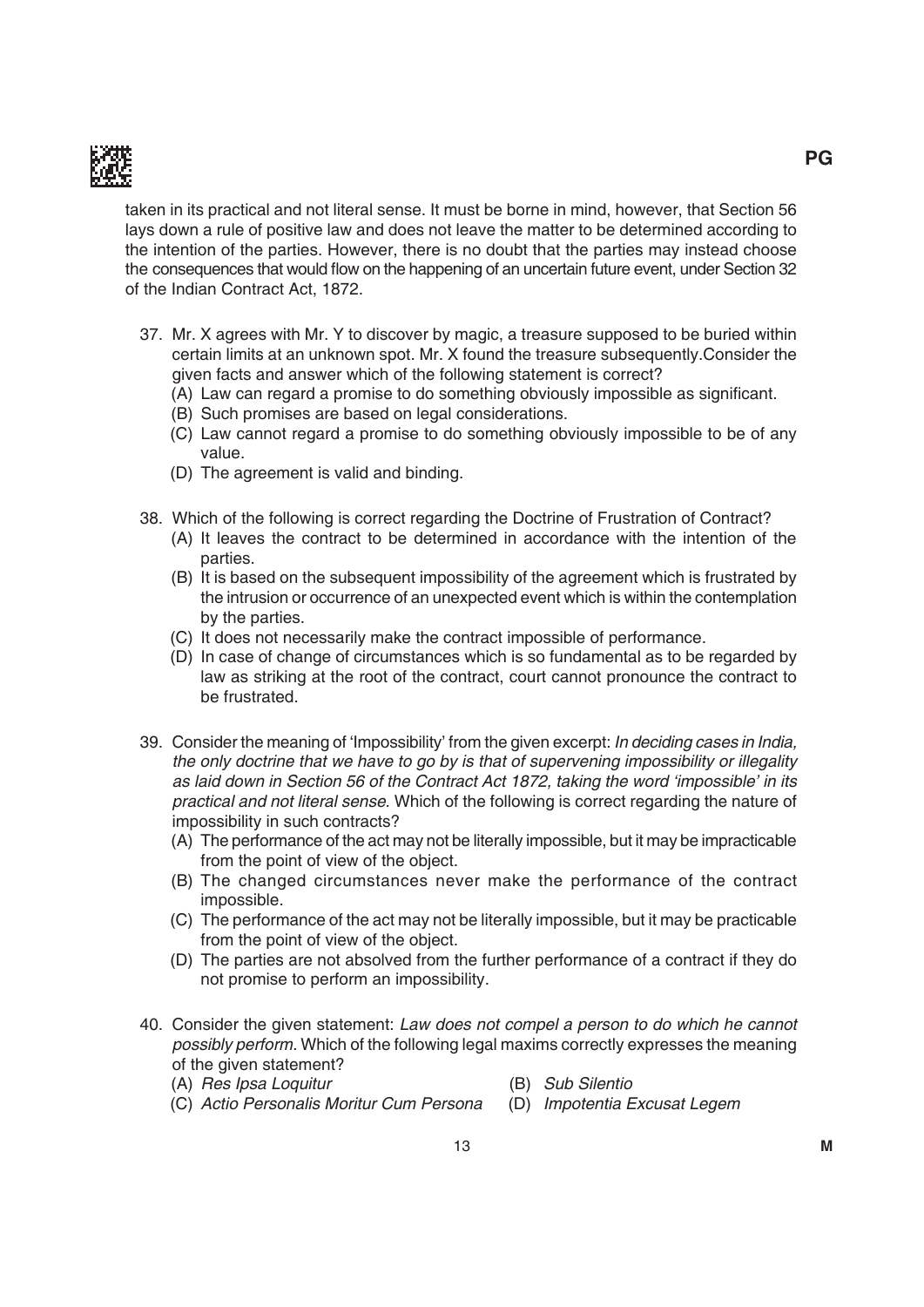

- 41. Which of the following will not make a contract frustrated even after a supervening impossibility ?
	- (A) The contract is not absolute in terms and does not cover the impossibility.
	- (B) The contract is absolute and covers the impossibility.
	- (C) it cannot be reasonably foreseen by the parties at the time of formation of contract.
	- (D) If the object of the contract becomes impracticable.
- 42. Which of the following is correct regarding considerations in deciding issues of frustration of contract ?
	- (A) The Doctrine of Frustration will not be applicable to assist a party that does not want to fulfil its obligations under the contract.
	- (B) The defence of Doctrine of Frustration is not available to a person who for the reason of impossibility cannot perform the contract.
	- (C) Few variations from the original contract will be a defence for the parties.
	- (D) The intervening event must not be entirely impossible.
- **VIII.** The constitutional validity of the West Bengal Housing Industry Regulation Act, 2017 (WB-HIRA) was challenged on the basis that both Wb-HirA and a Parliamentary enactment, namely, the Real Estate (Regulation and Development) Act, 2016 (RERA) are relatable to the legislative subjects contained in Entries 6 and 7 of List III (Concurrent List) of the Seventh Schedule of the Constitution of India. WB-HIRA has neither been reserved for nor has it received Presidential assent under Article 254(2) of the Constitution of india, which was necessary since it was going to occupy the same field as the RERA, a law which had been enacted by the Parliament. The State enactment contains certain provisions which are either: directly inconsistent with the corresponding provisions of the Central enactment; or a virtual replica of the Central enactment; and Parliament having legislated on a field covered by the Concurrent List, it is constitutionally impermissible for the State Legislature to enact a law over the same subject matter by setting up a parallel legislation. The analysis indicates repugnancy between WB-HIRA and RERA. Undoubtedly, as Article 254(1) postulates, the legislation enacted by the State legislature is void 'to the extent of the repugnancy'. There is, not only a direct conflict of certain provisions between the RERA and WB-HIRA, but there is also a failure of the State legislature to incorporate statutory safeguards in Wb-HirA, which have been introduced in the RERA for protecting the interest of the purchasers of real estate. For repugnancy under Article 254 of the Constitution, there is a twin requirement to be fulfilled: firstly, there has to be a 'repugnancy' between a Central and State Act; and secondly, the Presidential assent has to be held as being non-existent. The test for determining such repugnancy is indeed to find out the dominant intention of both the legislations and whether such dominant intentions of both the legislations are alike or different. A provision in one legislation in order to give effect to its dominant purpose may incidentally be on the same subject as covered by the provision of the other legislation, but such partial or incidental coverage of the same area in a different context and to achieve a different purpose does not attract the doctrine of repugnancy. in order to attract the doctrine of repugnancy, both the legislations must be substantially on the same subject. Hence, WB-HIRA is repugnant to the RERA, and is hence unconstitutional.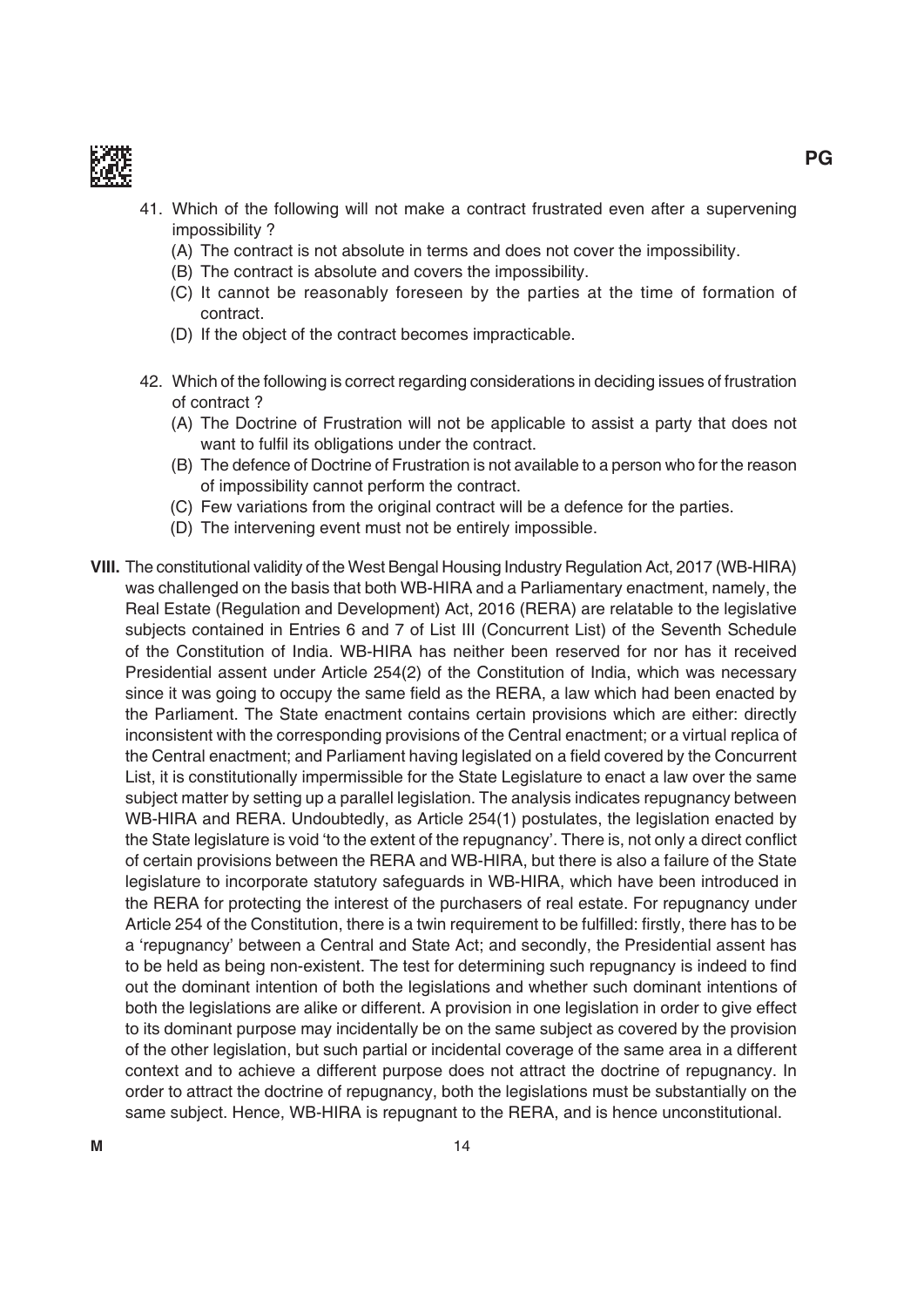

- 43. Which of the following is not an element of the twin requirement test to determine repugnancy under Article 254 of the Constitution of india?
	- (A) Repugnancy between the Central Act and State Act within the Concurrent List.
	- (b) State Act has been reserved for the consideration of the President.
	- (C) State Act has received accent of the President.
	- $(D)$  Both  $(B)$  and  $(C)$ .
- 44. Which of the following statements regarding Entry 7 of List III (Concurrent List) of Seventh Schedule of the Constitution of india is untrue ?
	- (A) Contract relating to carriage of goods falls under Entry 7 of the Concurrent List.
	- (B) Contract relating to agriculture land falls under Entry 7 of the Concurrent List.
	- (C) Contract relating to agency falls under Entry 7 of the Concurrent List.
	- (D) Contract relating to partnership falls under Entry 7 of the Concurrent List.
- 45. Where the State legislature enacts an Act on a subject vested to State legislature by the Constitution of india, if incidentally, the provisions of such a State Act operates on a subject which is exclusively vested to the Parliament, such incidental coverage of the same area shall attract the test of:
	-
	- (A) Repugnancy (B) Pith and substance
	- (C) Colourable legislation (D) Superior legislation
- 
- 46. the word 'assent' used in Article 254 (2) of the Constitution of india means:
	- (A) A constitutional formality of obtaining consent of the President for promulgating a new Act.
	- (b) An express agreement of mind to what is proposed by the State Legislature by enacting a new law on the same subject on which the Central law already exists.
	- (C) An express agreement of mind to what is proposed by the State Legislature regarding repugnancy.
	- $(D)$  Both  $(B)$  and  $(C)$ .
- 47. Article 254 (2) of the Constitution of india applies to the matters enumerated in:
	- (A) The Union List (B) The State List
	- (C) The Concurrent List (D) The Union List and the State List
- 48. in case of inconsistency between a law made by Parliament and law made by the Legislatures of State, the law made by the Legislature of the State shall:
	- (A) Completely be void.
	- (B) To the extent of the repugnancy, be void.
	- (C) At the discretion of the Parliament, be void.
	- (D) At the discretion of the Court, be void.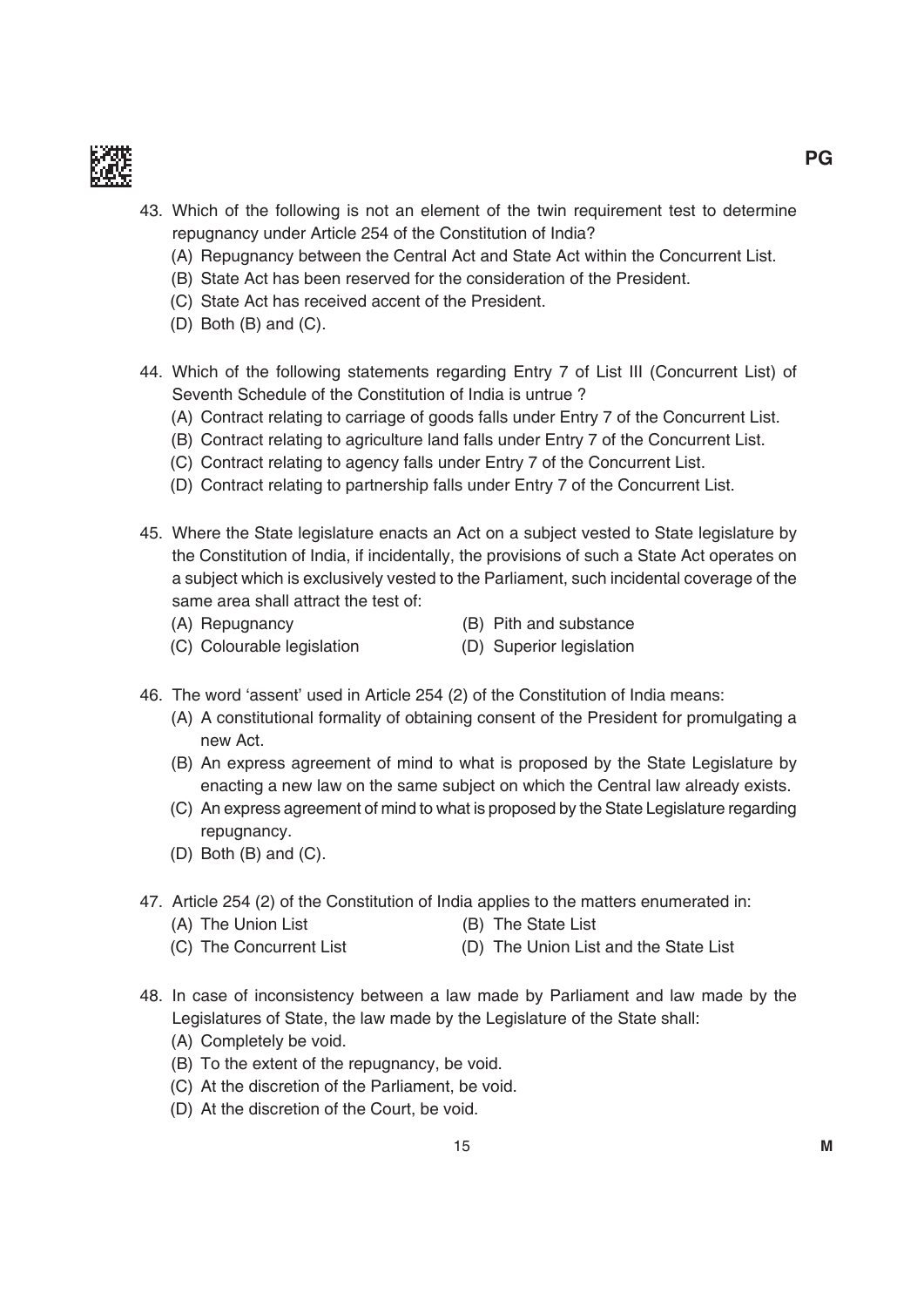

- **iX.** in Gautam Navlakha v. National Investigation Agency, 2021 SCC OnLine SC 382, the court analysed the ambit of Article 22 of the Constitution of india and also the scope of the expression 'arrest' contained therein and also under the relevant provisions of the Code of Criminal Procedure, 1973 (CrPC). 'Arrest' may be classified into two categories, namely, the arrest under a warrant issued by a court and arrest without warrant. Section 57 of the Code of Criminal Procedure clearly directs that the investigation should be completed in the first instance within 24 hours; if not the arrested person should be brought before a magistrate as provided under Section 167 of the Code of Criminal Procedure. Turning now to Article 22(1) and (2), we must ascertain whether its protection extends to both categories of arrests mentioned above, and, if not, then which one of them comes within its protection. There can be no matter of doubt that arrests without warrants issued by a court call for greater protection than do arrests under such warrants. The provision that the arrested person should within 24 hours be produced before the nearest magistrate is particularly desirable in the case of arrest otherwise than under a warrant issued by the court, for it ensures the immediate application of a judicial mind to the legal authority of the person making the arrest and the regularity of the procedure adopted by him. in the case of arrest under a warrant issued by a court, the judicial mind had already been applied to the case when the warrant was issued and, therefore, there is less reason for making such production in that case a matter of a substantive fundamental right. The matter of 'House Arrest' was deliberated by the court as: "There can be no quarrel with the proposition that a court cannot remand a person unless the court is authorised to do so by law. We are of the view, that in the facts of this case, the house arrest was not ordered purporting to be under Section 167. We observe that under Section 167 in appropriate cases it will be open to courts to order house arrest."
	- 49. Consider the following statements:
		- (i) the application of judicial mind is not necessary to issue a warrant by the court.
		- (ii) the constitutional notion demands the application of judicial mind immediately after the arrest of person without a warrant.

Choose the correct answer from the code given below.

- 
- $(A)$  Both (I) and (II) are true.  $(B)$  Both (I) and (II) are untrue.
- $(C)$  (I) is true and (II) is untrue.  $(D)$  (II) is true and (I) is untrue.
- 
- 50. Section 57 of the Code of Criminal Procedure, 1973 applies to arrest \_\_\_\_\_\_ warrant.

| (A) With            | (B) Without         |
|---------------------|---------------------|
| (C) With or without | (D) On execution of |

- 51. The fundamental right under Article 22(2) of the Constitution of India regarding the duty of police to produce arrested person before the nearest magistrate applies to:
	- (A) Detenu who at the time of arrest is an enemy alien.
	- (b) Arrest under any law providing for preventive detention.
	- (C) Arrest under Section 41 of the Code of Criminal Procedure, 1973.
	- (D) Arrest in execution of warrant issued by the court.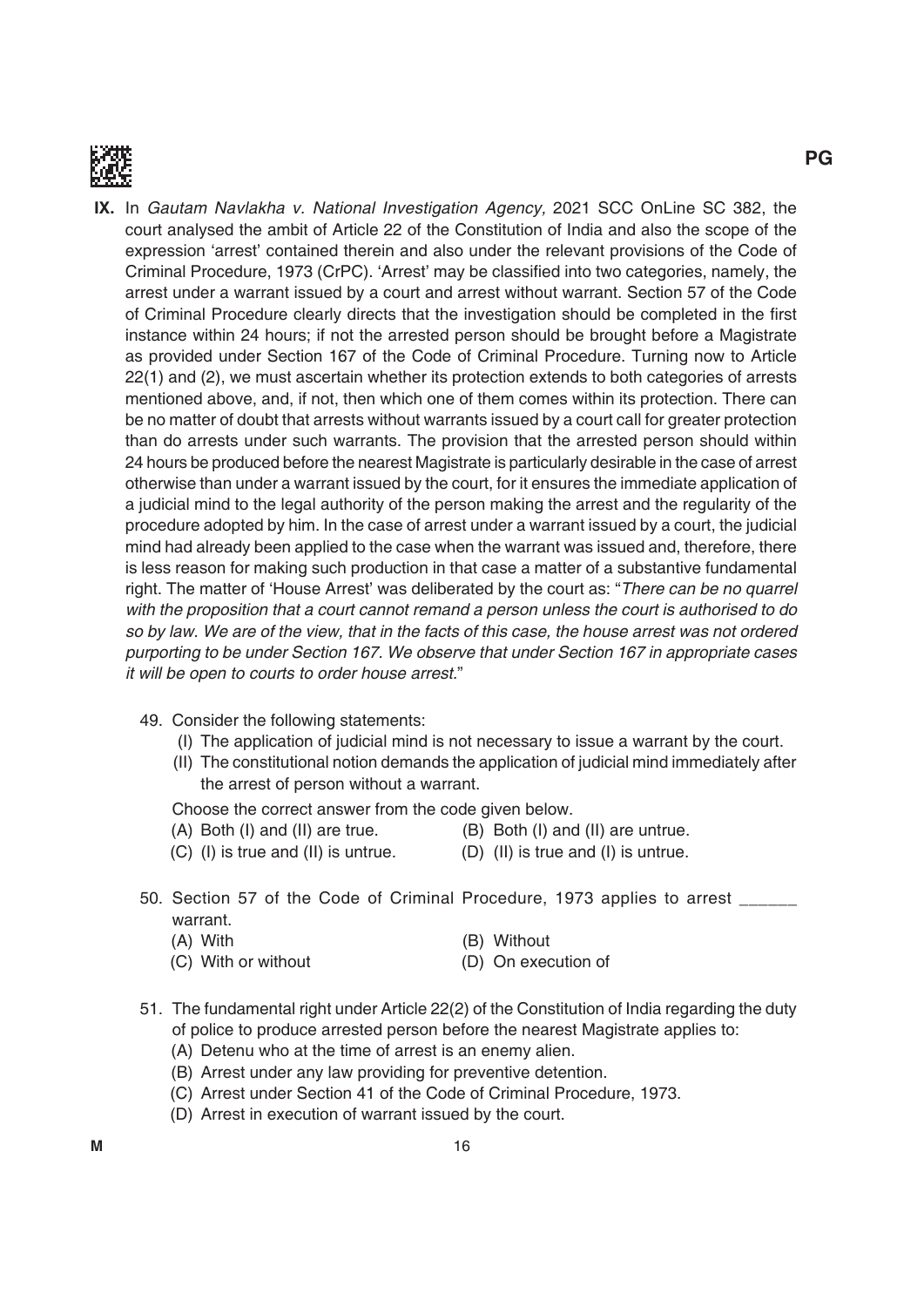

- 52. Section 167 of the Code of Criminal Procedure, 1973 empowers a Judicial magistrate to authorise the detention of an accused in:
	- (A) Police Custody.
	- (b) Judicial Custody.
	- (C) both Police Custody and Judicial Custody.
	- (D) Other than Police and Judicial Custody.
- 53. in Gautam Navlakha v. National Investigation Agency, 2021 SCC OnLine SC 382, the court did not consider the period of house arrest in calculating the period of custody for the purpose of filing the application for default bail because:
	- (A) The order of house arrest was not purported to be under Section 167 the Code of Criminal Procedure, 1973.
	- (B) The court is not authorized to order house arrest under Section 167 the Code of Criminal Procedure, 1973.
	- (C) The order of house arrest was illegal.
	- (d) the term 'house arrest' was not given anywhere under the Code of Criminal Procedure, 1973.
- 54. in Gautam Navlakha v. National Investigation Agency, 2021 SCC OnLine SC 382, the court has established that the order of the court to direct house arrest of the arrested person shall be:
	- (A) Unconstitutional.
	- (b) Within the competence of the court under Section 167 the Code of Criminal Procedure, 1973.
	- (C) beyond the competence of the court under Section 167 the Code of Criminal Procedure, 1973.
	- (D) Discretionary.
- **X.** Section 304-B (1) of the Indian Penal Code, 1860 (IPC) defines 'dowry death' of a woman. It provides that 'dowry death' is where death of a woman is caused by burning or bodily injuries or occurs otherwise than under normal circumstances, within seven years of marriage, and it is shown that soon before her death, she was subjected to cruelty or harassment by her husband or any relative of her husband, in connection with demand for dowry. Further, Section 304-B (2) of IPC provides punishment for the aforesaid offence. The Supreme Court of India summarized the law under Section 304-B of IPC and Section 113B of the Indian Evidence Act, 1872 (IEA) as under: (i) Section 304-B of IPC must be interpreted keeping in mind the legislative intent to curb the social evil of bride burning and dowry demand; (ii) The prosecution must at first establish the existence of the necessary ingredients for constituting an offence under Section 304-B of IPC. Once these ingredients are satisfied, the rebuttable presumption of causality, provided under Section 113-B of IEA operates against the accused; (iii) the phrase 'soon before' as appearing in Section 304-b of iPC cannot be construed to mean 'immediately before'. The prosecution must establish existence of 'proximate and live link' between the cruelty or harassment for dowry demand by the husband or his relatives and the consequential death of the victim.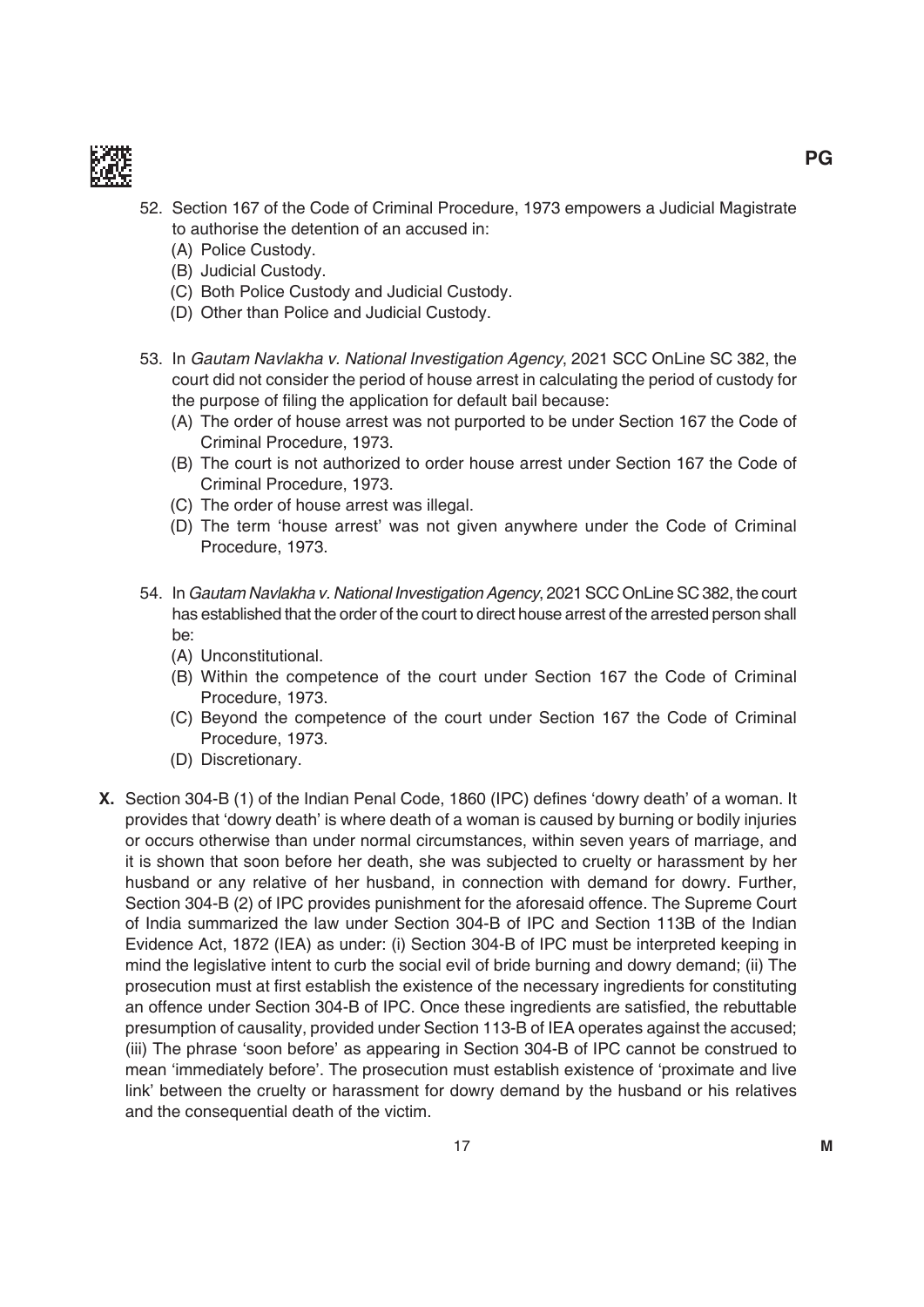

- 55. in Gurmeet Singh v. State of Punjab, 2021 SCC OnLine SC 403, a three-judge bench of the Supreme Court of india issued guidelines for trial in dowry death cases. the bench comprised of:
	- (A) N.V. Ramana, Uday Umesh Lalit and A.M. Khanwilkar, JJ.
	- (B) N.V. Ramana, Sanjay Kishan Kaul and Surya Kant, JJ.
	- (C) N.V. Ramana, Surya Kant and Aniruddha Bose, JJ.
	- (D) N.V. Ramana, L. Nageswara Rao and Hemant Gupta, JJ.
- 56. In which of the following provisions is the term 'dowry' defined?
	- (A) Section 2 of the Dowry Prohibition Act, 1961.
	- (B) Section 3 of the Dowry Prohibition Act, 1961.
	- (C) Section 498A of the indian Penal Code, 1860.
	- (D) Section 304B of the Indian Penal Code, 1860.
- 57. "The presumption as to dowry death provided under Section 113B of the Indian Evidence Act, 1872 is a 'shall' presumption." The given statement is:
	- $(A)$  True.
	- (b) False.
	- (C) Neither true nor false as the application of the presumption is a matter of discretion of court.
	- (d) Neither true nor false as the application of the presumption depends on the facts of the case.
- 58. Whether the demand for dowry was 'soon before' the death of the alleged victim of dowry death for establishing the offence under Section 304-B of the Indian Penal Code, 1860 is determined by the court on the basis of:
	- (A) The length of time between demand of dowry and death.
	- (B) The gravity of demand of dowry, including the existence of burns of injuries inflicted while making such demand.
	- (C) The length of marriage of the victim and the accused.
	- (D) The totality of circumstances of each case, without relying on any straight jacket formula.
- 59. in order to establish that the accused has committed an offence under Section 304-b of the indian Penal Code, 1860, the prosecution is required to prove that the death of the victim occurring 'otherwise than under normal circumstances':
	- (A) is either homicidal or suicidal death.
	- (B) Is accidental death only.
	- (C) may be homicidal or suicidal or accidental death.
	- (D) Is suicidal death only.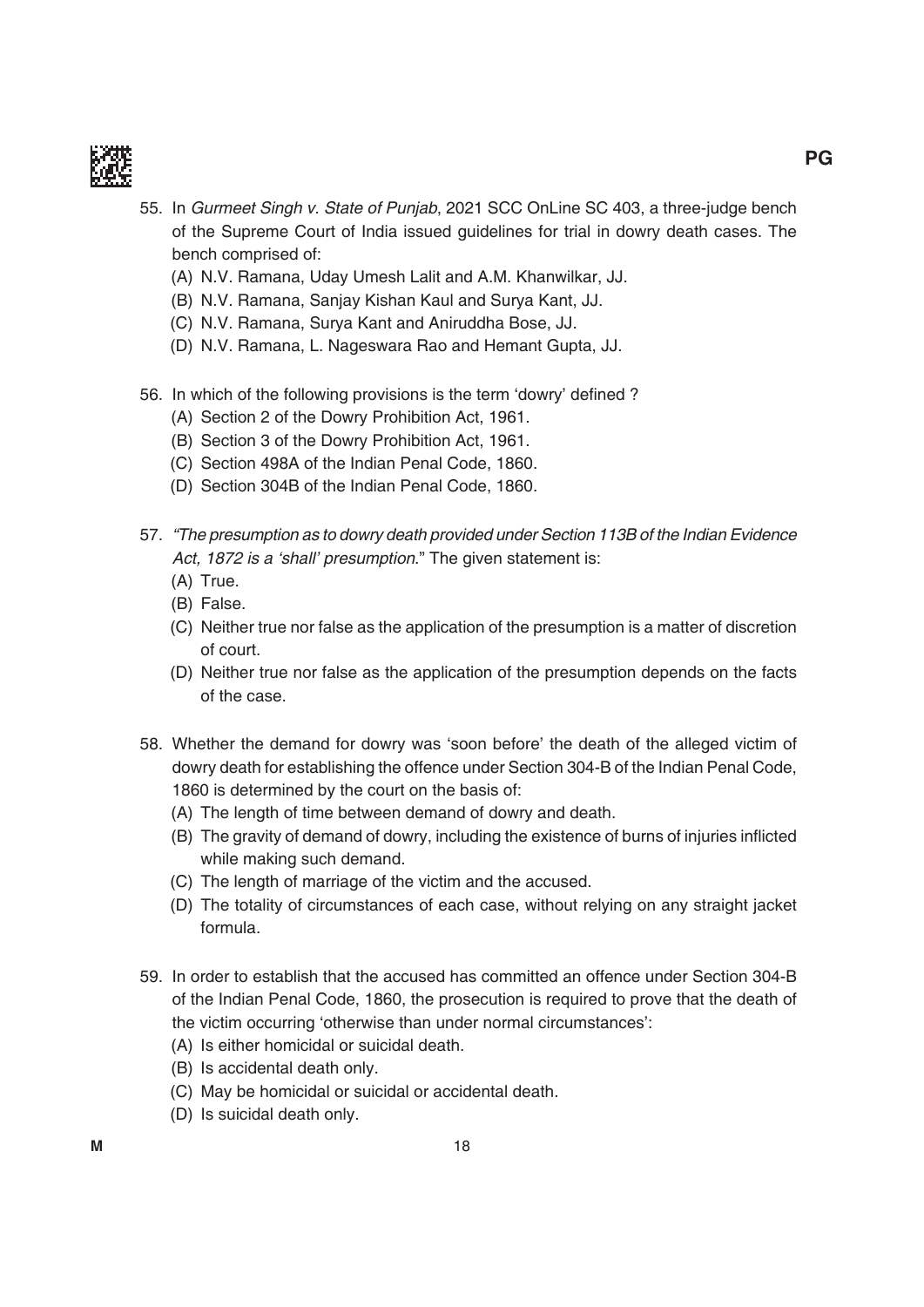

- 60. the words 'soon before' in Section 304-b of the indian Penal Code, 1860, are not interpreted as 'immediately before' because:
	- (A) A criminal statute is to be interpreted strictly.
	- (b) Section 304-b of the indian Penal Code, 1860 is to be read with the presumption under Section 113B of the Indian Evidence Act, 1872.
	- (C) Once these ingredients are satisfied, the rebuttable presumption of causality under Section 113-B of the Indian Evidence Act, 1872 operates against the accused.
	- (D) The legislative intent of Section 304-B of the Indian Penal Code, 1860 is to curb the social evil of bride burning and dowry demand.
- **XI.** To every State whose land territory is at any place washed by the sea, international law attaches a corresponding portion of maritime territory... international law does not say to a State: "You are entitled to claim territorial waters if you want them". No maritime State can refuse them. international law imposes upon a maritime State, certain obligations and confers upon it certain rights arising out of the sovereignty which it exercises over its maritime territory. The possession of this territory is not optional, not dependent upon the will of the State, but compulsory. in the ninth edition of Oppenheim's international Law, the nationality of ships in the high seas has been referred to in paragraph 287, wherein it has been observed that the legal order on the high seas is based primarily on the rule of international Law which requires every vessel sailing the high seas to possess the nationality of, and to fly the flag of, one State, whereby a vessel and persons on board the vessel are subjected to the law of the State of the flag and in general subject to its exclusive jurisdiction. In paragraph 291 of the aforesaid discourse, the learned author has defined the scope of flag jurisdiction to mean that jurisdiction in the high seas is dependent upon the Maritime Flag under which vessels sail, because no State can extend its territorial jurisdiction to the high seas. Of course, the aforesaid principle is subject to the right of 'hot pursuit', which is an exception to the exclusiveness of the flag jurisdiction over ships on the high seas in certain special cases.
	- 61. A Coastal State, subject to the obligations imposed by international Law, has sovereignty over its:
		- (A) Territorial waters, the seabed and subsoil underlying such waters, and the air space above them.
		- (B) Territorial waters, the seabed and subsoil underlying such waters.
		- (C) Territorial waters only.
		- (D) Territorial waters and the air space above them.
	- 62. Which provision of the United Nations Convention on the Law of the Sea 1982 (UNCLOS) makes an express declaration that: "No State may validly purport to subject any part of the high seas to its sovereignty."?

| (A) Article 86 | (B) Article 87 |
|----------------|----------------|
| (C) Article 88 | (D) Article 89 |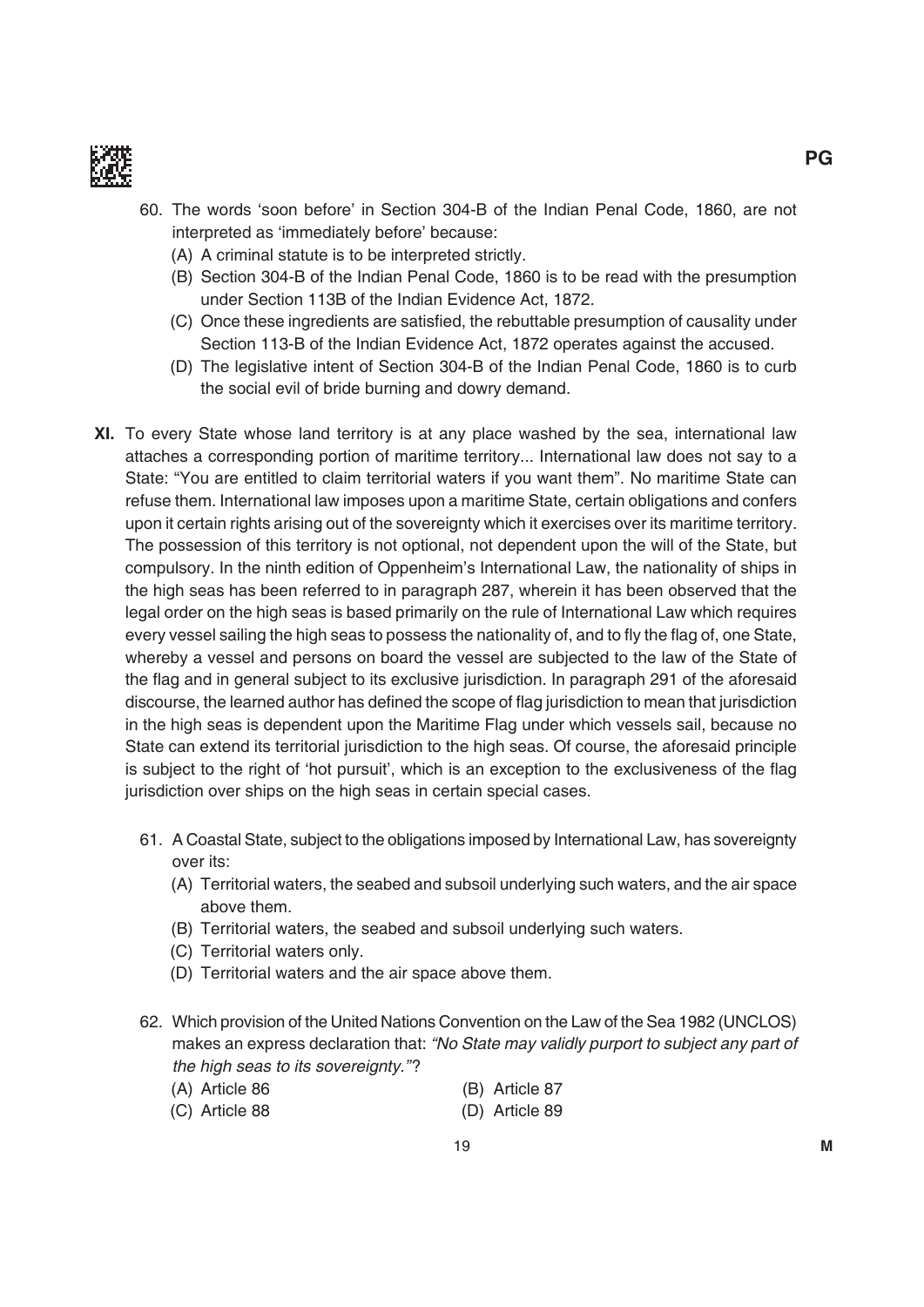

- 63. According to Article 94(7) of the United Nations Convention on the Law of the Sea 1982 (uNCLOS), in the event of a marine casualty or incident of navigation on the high seas involving a ship flying a State's flag and causing loss of life or serious injury to nationals of another State, which of the following shall be the duty of the Flag State?
	- (A) To conform to generally accepted international regulations, procedures and practices and to take any steps which may be necessary to mitigate the damage so caused.
	- (B) To cause an inquiry to be held by or before suitably qualified person(s) into such casualty or incident.
	- (C) to investigate the matter and, if appropriate, take any action necessary to remedy the situation.
	- (D) To assume jurisdiction under its internal law over such casualty or incident in respect of its administrative, technical and social implications.
- 64. Territorial waters are not only 'territory' but also a compulsory electron to the coastal state.
	- (A) Liability (B) Equitable interest (C) Appurtenance (D) Trust
- 65. The right of 'hot pursuit', which has been codified in Article 111 United Nations Convention on the Law of the Sea 1982 (uNCLOS) recognises that:
	- (A) A vessel, if it has committed a violation of the laws of a foreign State while in that State's sovereign or territorial waters, may be pursued onto the high seas.
	- (B) A vessel, if it has committed a violation of the provisions of the UNCLOS while in that State's sovereign or territorial waters, may be pursued onto the high seas.
	- (C) A vessel, if it has committed a violation of the laws of a foreign State while in that State's sovereign or territorial waters, may be pursued onto the foreign State's sovereign or territorial waters.
	- (D) A vessel, if it has committed a violation of the laws of a foreign State while in that State's sovereign or territorial waters, may be pursued onto a third State's sovereign or territorial waters.
- 66. in which of the following judgments, the Supreme Court of india has opined that "sovereignty is not 'given', but it is only asserted"?
	- (A) State of Tamil Nadu v. Mariya Anton Vijay, (2015) 9 SCC 294.
	- (B) Great Eastern Shipping Co. Ltd. v. State of Karnataka, (2020) 3 SCC 354.
	- (C) Republic of Italy through Ambassador v. Union of India, (2013) 4 SCC 721.
	- (D) Sabeeha Faikage v. Union of India, (2013) 1 SCC 262.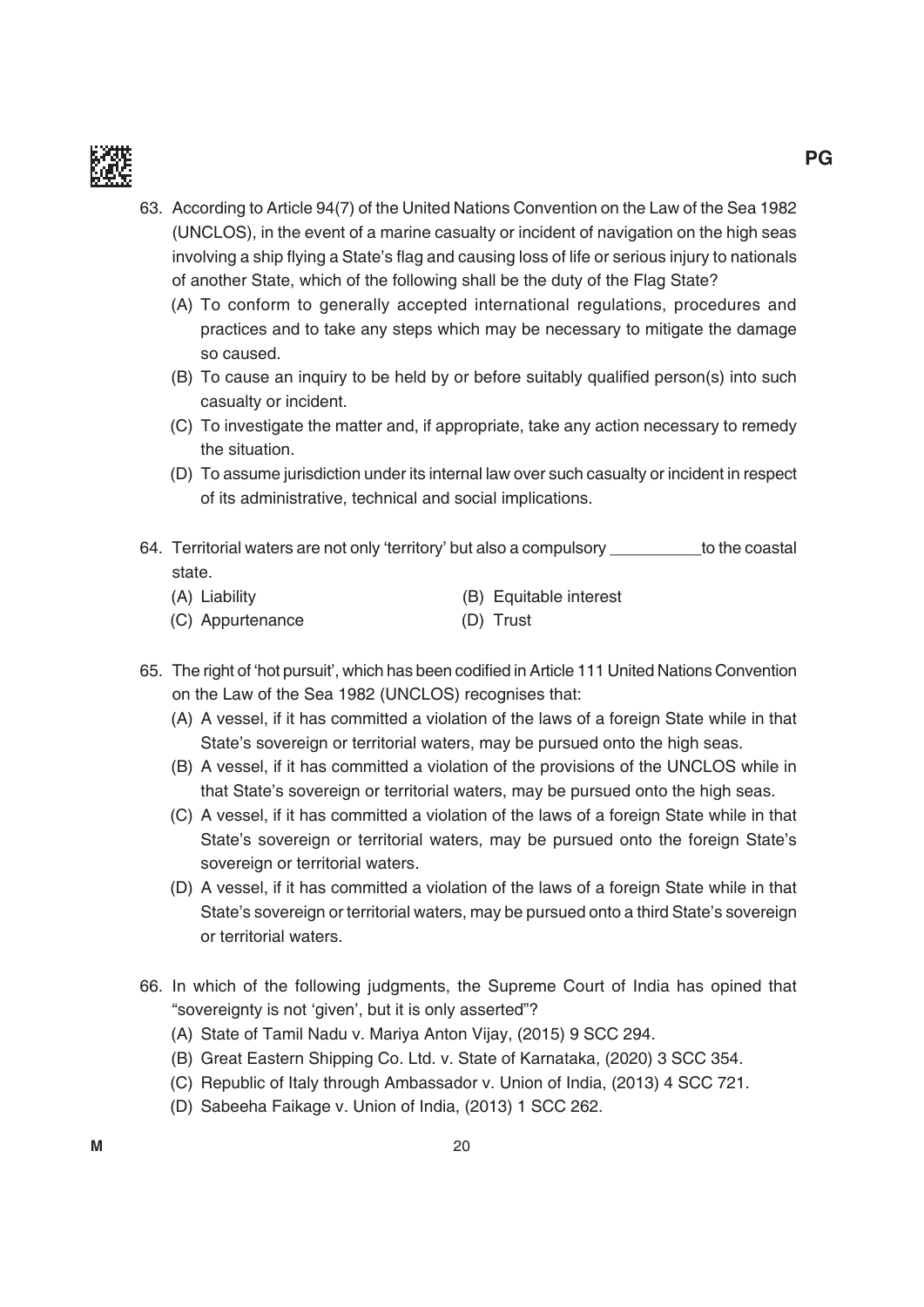

- **XII.** Sections 31 to 35 of Chapter III of the Indian Contract Act, 1872 deals with contingent contracts and Section 36 deals with contingent agreements. A contingent contract is one where the liability to perform the promise depends upon some collateral event which may or may not happen. A contract of insurance is an example of a contingent contract, where the liability of the insurer depends upon the occurrence of the event, viz. damage or destruction arising out of fire. Life insurance in a broader sense comprises any contract in which one party agrees to pay a given sum upon happening of a particular event contingent upon duration of human life, in consideration of the immediate payment of a smaller sum or certain equivalent periodical payments by another. The event may be certain but it's happening in a specific manner or within a particular time would be uncertain. A contract of indemnity to make good the loss arising out of the conduct of the promisor is a contract contingent upon the act of a party. Such condition may be express or may also be implied into a contract. A contract for storage of potatoes in a cold storage cooling system was held subject to an implied condition that it could be performed only when there was continuous electric supply. But where there is a document embodying the terms of a contract, it is not permissible to imply therein a condition if that will be inconsistent with its express terms.
	- 67. Which of the following is not correct about the nature of contingent contract?
		- (A) A contract contingent upon the happening of an event can be enforced after that event occurs.
		- (b) A contract contingent upon the happening of an event can be enforced even before that event occurs.
		- (C) if the event becomes impossible, the contract becomes void.
		- (D) The parties are under no obligation till the happening of that event unless there is a term requiring the parties to make effort to make that event happen.
	- 68. 'A' agrees to pay 'B' a sum of money if a certain cruise does not return. The cruise is sunk. Based on the given facts, which of the following statement is correct?
		- (A) The contract can be enforced when the cruise sinks.
		- (b) Sinking of cruise has no relevance for validity of contract.
		- (C) The contract cannot be enforced when the cruise sinks.
		- (D) The condition is impossible.
	- 69. Which of the following is correct regarding a contingent contract?
		- (A) No contract comes into existence until the contingency occurs.
		- (b) One party cannot assume an immediate unilateral obligation subject to a condition.
		- (C) the parties cannot enter into an immediately binding contract; and either the operation of the contract is made to depend upon the happening of the specified event.
		- (D) All contingent contracts are void.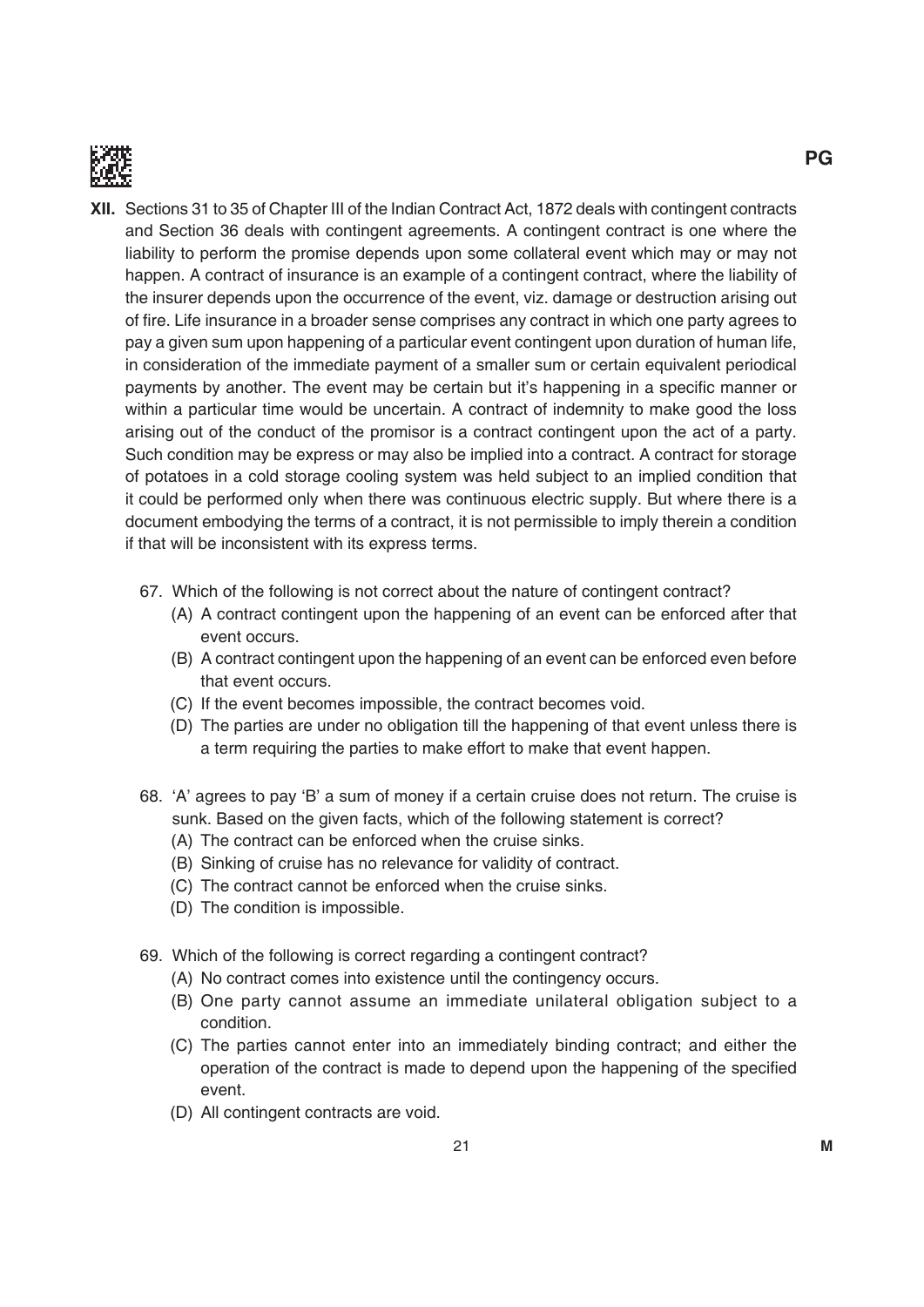

- 70. 'X' promises to pay 'Y' a sum of money if a certain ship returns within a year. Based on the given facts, which of the following statement is not correct?
	- (A) The contract becomes void if the ship is burnt within the year.
	- (B) The contract depends upon returning or non-returning of the ship.
	- (C) The contract may be enforced if the ship returns within the year.
	- (D) The contract cannot be enforced if the ship returns within the year.
- 71. 'A' agrees to pay 'Z' an amount of  $\bar{\tau}$  2 lakhs if 'Z' marries 'B'. 'B' was dead at the time of the said agreement between 'A' and 'Z'. based on the given facts, which of the following statement is correct?
	- (A) The agreement is valid.
	- (B) The enforceability of agreement does not depend on the existence of 'B'.
	- (C) The agreement is void.
	- (D) The event is possible in its nature.
- 72. Which of the following statement correctly describes the difference between wagering agreements and contingent contracts?
	- (A) Wagering agreements are void and contingent contracts are valid.
	- (b) Wagering agreements are valid and contingent contracts are void.
	- (C) Wagering agreements and contingent contracts are valid.
	- (D) Wagering agreements and contingent contracts are void.
- **Xiii.** Supreme Court of india has pointed out that there are not less than 100 instances under the Income Tax Act, 1961, where in the event of amalgamation, the method of treatment of a particular subject matter is expressly indicated in the provisions of the Act. in some instances, amalgamation results in withdrawal of a special benefit (such as an area exemption under Section 80IA) - because it is entity or unit specific. In the case of carry forward of losses and profits, a nuanced approach has been indicated. All these provisions support the idea that the enterprise or the undertaking, and the business of the amalgamated company continues. The beneficial treatment, in the form of set-off, deductions (in proportion to the period the transferee was in existence, vis-à-vis the transfer to the transferee company); carry forward of loss, depreciation, all bear out that under the Act, (a) the business-including the rights, assets and liabilities of the transferor company do not cease, but continue; (b) by deeming fiction-through several provisions of the Act, the treatment of various issues, is such that the transferee is deemed to carry on the enterprise as that of the transferor.
	- 73. Consider the given statements:
		- (i) Amalgamation is the merger of one or more companies with another company.
		- (ii) Amalgamation may be the merger of two or more companies to form a new company.
		- (iii) the amalgamating company integrates with amalgamated company and the former is dissolved without winding up.

Choose the correct answer from the Code given below:

- $(A)$  Only  $(I)$  and  $(II)$  are true.  $(B)$  Only  $(II)$  and  $(III)$  are true.
	-
- $(C)$  Only (I) and (III) are true.  $(D)$  (I), (II) and (III) are true.
-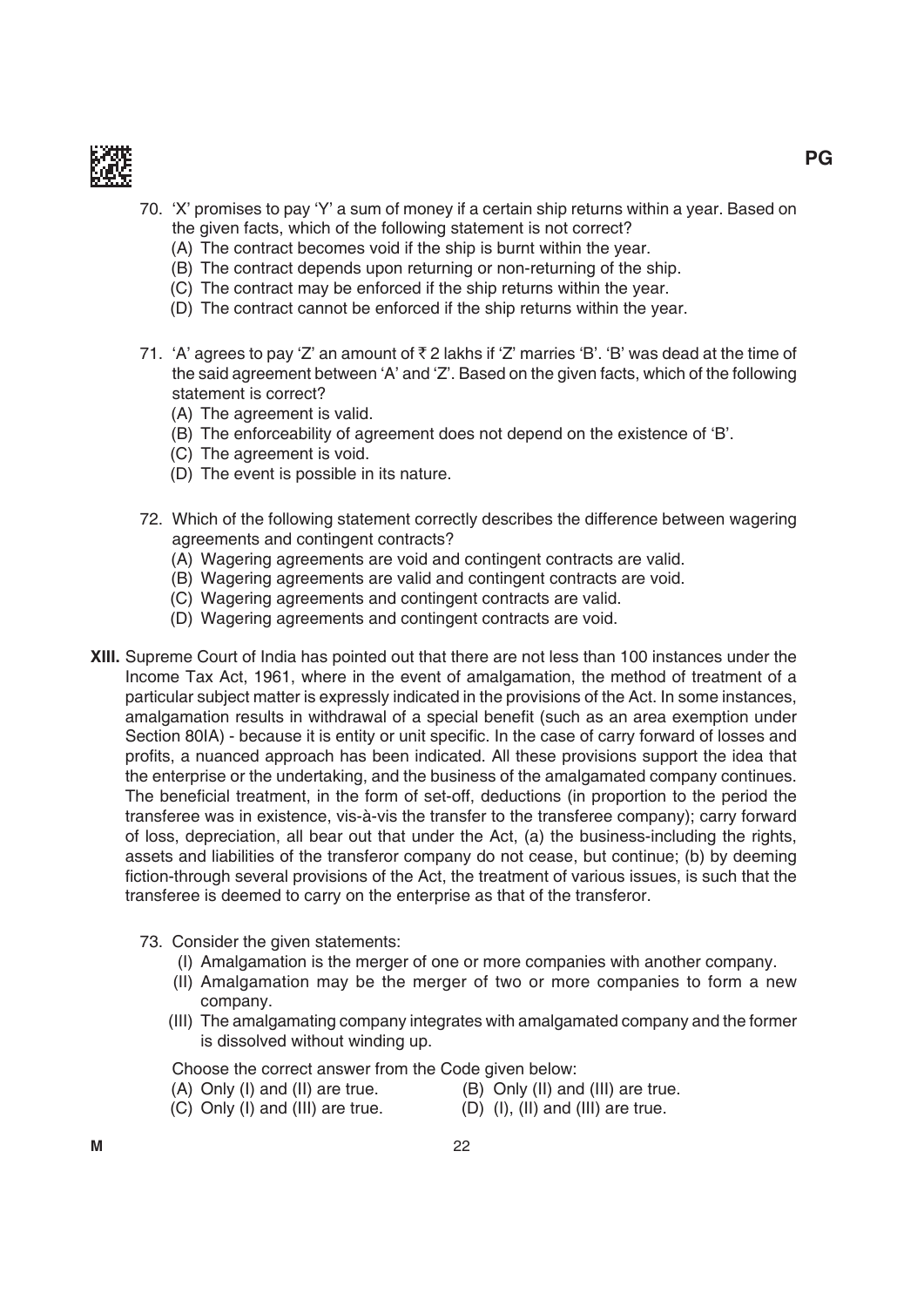

- 74. On amalgamation of a company,
	- (A) there is transfer of capital assets from amalgamating company to amalgamated company and therefore capital gain can arise in the hands of the amalgamating company.
	- (b) there is transfer of capital assets from the amalgamating company to amalgamated company and hence capital gain can arise in the hands of the shareholders of the amalgamating company.
	- (C) Succession of capital assets of the amalgamating company by the amalgamated company does not result in transfer as defined in Section 47 of the Income Tax Act and hence no capital gain arises.
	- (D) All are incorrect.
- 75. in case of amalgamation,
	- (A) Amalgamated company can set off the losses of the amalgamating company, if conditions of Income Tax Act, 1961 are complied with.
	- (b) New company can claim depreciation on capital assets in the year of transfer on pro-rata basis.
	- (C) New company can carry forward unabsorbed depreciation.
	- (D) All are true.
- 76. Consider the given statements:
	- (i) in case of amalgamation, transferee-company can claim deduction for expenditure incurred on amalgamation.
	- (ii) Any cessation of liability of amalgamating company shall be taxed in the hands of the amalgamated company.

Choose the correct answer from the Code given below:

- $(A)$  Both (I) and (II) are true.  $(B)$  Only (I) is true.
- $(C)$  Only (II) is true.  $(D)$  Both (I) and (II) are untrue.
- 77. Which of the following is true?
	- (A) The accumulated loss of the amalgamating company shall be deemed to be the loss of the amalgamated company for the previous year in which the amalgamation was effected.
	- (b) the amalgamated company can claim all deductions under Section 80 of income Tax Act, 1961 including unit specific deductions.
	- (C) the accumulated loss of the amalgamating company shall not be deemed to be the loss of the amalgamated company.
	- (D) All are incorrect.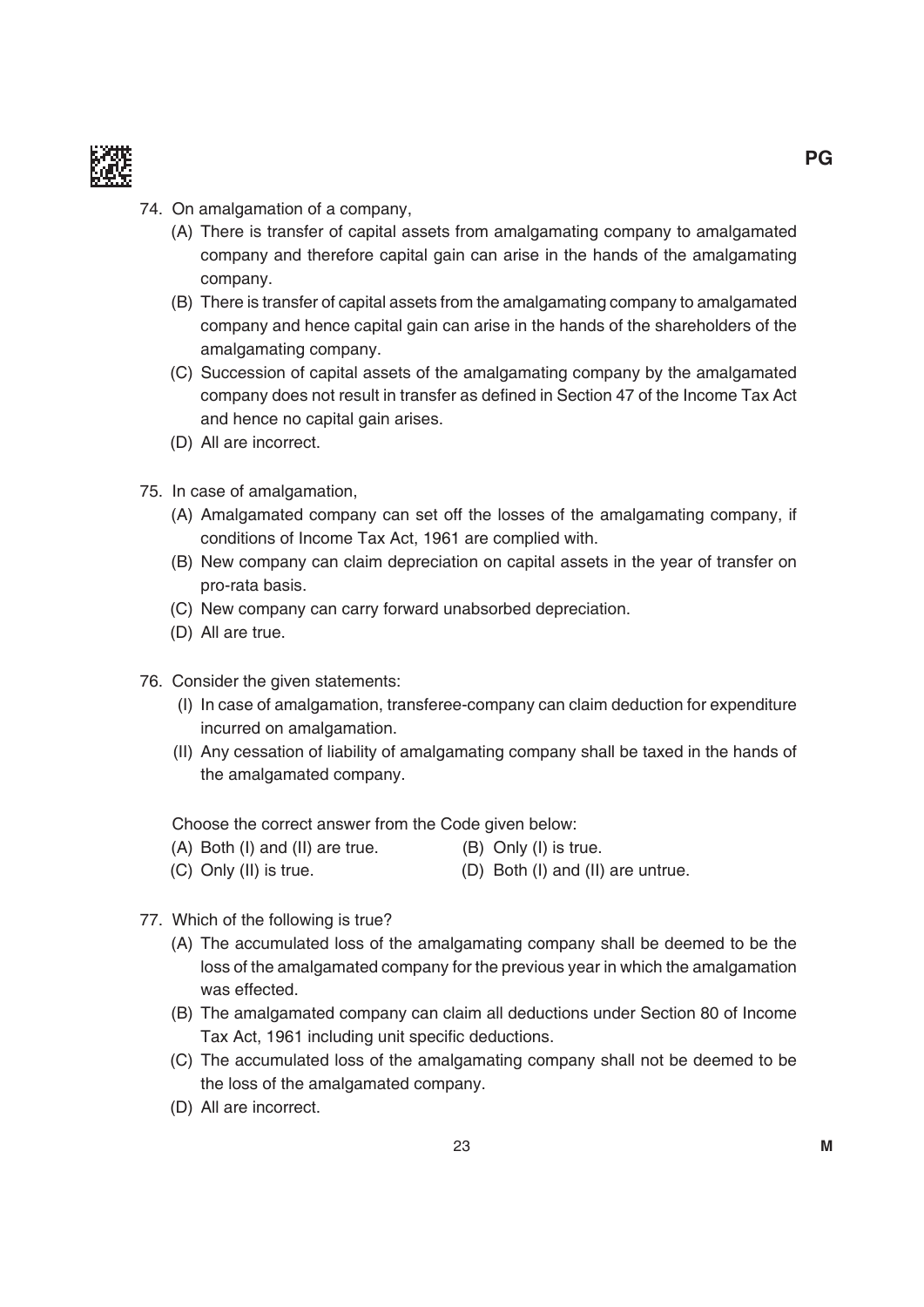

- 78. Consider the given statements:
	- (i) On amalgamation, the business of the transferor company does not cease, but is deemed to continue.
	- (II) Under various provisions of the Income Tax Act, transferee is deemed to carry on the enterprise as that of the transferor.

Choose the correct answer from the Code given below:

- $(A)$  Both (I) and (II) are true.  $(B)$  Only (I) is true.
- $(C)$  Only (II) is true.  $(D)$  Both (I) and (II) are untrue.
	-
- **Xiv.** the Supreme Court of india in a Suo Motu Writ Petition In Re: Distribution of Essential Supplies and Services During Pandemic, [Writ Petition (Civil) No. 3 of 2021], analyzed the power of judicial review over the management of the COVID-19 pandemic in India. The Union of India has highlighted a few concerns as: The executive is battling an unprecedented crisis and the government needs discretion to formulate policy in larger interest and its wisdom should be trusted; The current vaccine policy conforms to Articles 14 and 21 of the Constitution, and requires no interference from the courts as the executive has room for free play in the joints while dealing with a pandemic of this magnitude; Judicial review over executive policies is permissible only on account of manifest arbitrariness. No interference from judicial proceedings is called for when the executive is operating on expert medical and scientific opinion to tackle a medical crisis; and any over-zealous judicial intervention, though well-meaning, in the absence of expert advice or administrative experience may lead to unintended circumstances where the executive is left with little room to explore innovative solutions. The court clarified that in the context of the public health emergency, the executive has been given a wider margin in enacting measures which ordinarily may have violated the liberty of individual. The judiciary has also recognized that Constitutional scrutiny is transformed during such public health emergencies and noted the complex role of the government in battling public health emergencies in following words: ...While this court should guard with firmness every right appertaining to life, liberty or property as secured to the individual by the Supreme Law of the Land, it is of the last importance that it should not invade the domain of local authority except when it is plainly necessary to do so in order to enforce that law. But even in a pandemic, the Constitution cannot be put away and forgotten and a public health emergency does not give Governors and other public officials carte blanche to disregard the Constitution for as long as the medical problem persists. …the courts should expect policies that more carefully account for Constitutional rights. The court stated that separation of powers is a part of the basic structure of the Constitution of india. However, this separation of powers does not result in courts lacking jurisdiction in conducting a judicial review of these policies.
	- 79. Which of the following statements is untrue?
		- (A) Policy-making lays in the sole domain of the executive.
		- (B) The power of judicial review may be exercised on public health policies.
		- (C) Separation of powers restricts the power of judicial review on public health policies.
		- (D) Policy-making should be in conformity with the fundamental rights.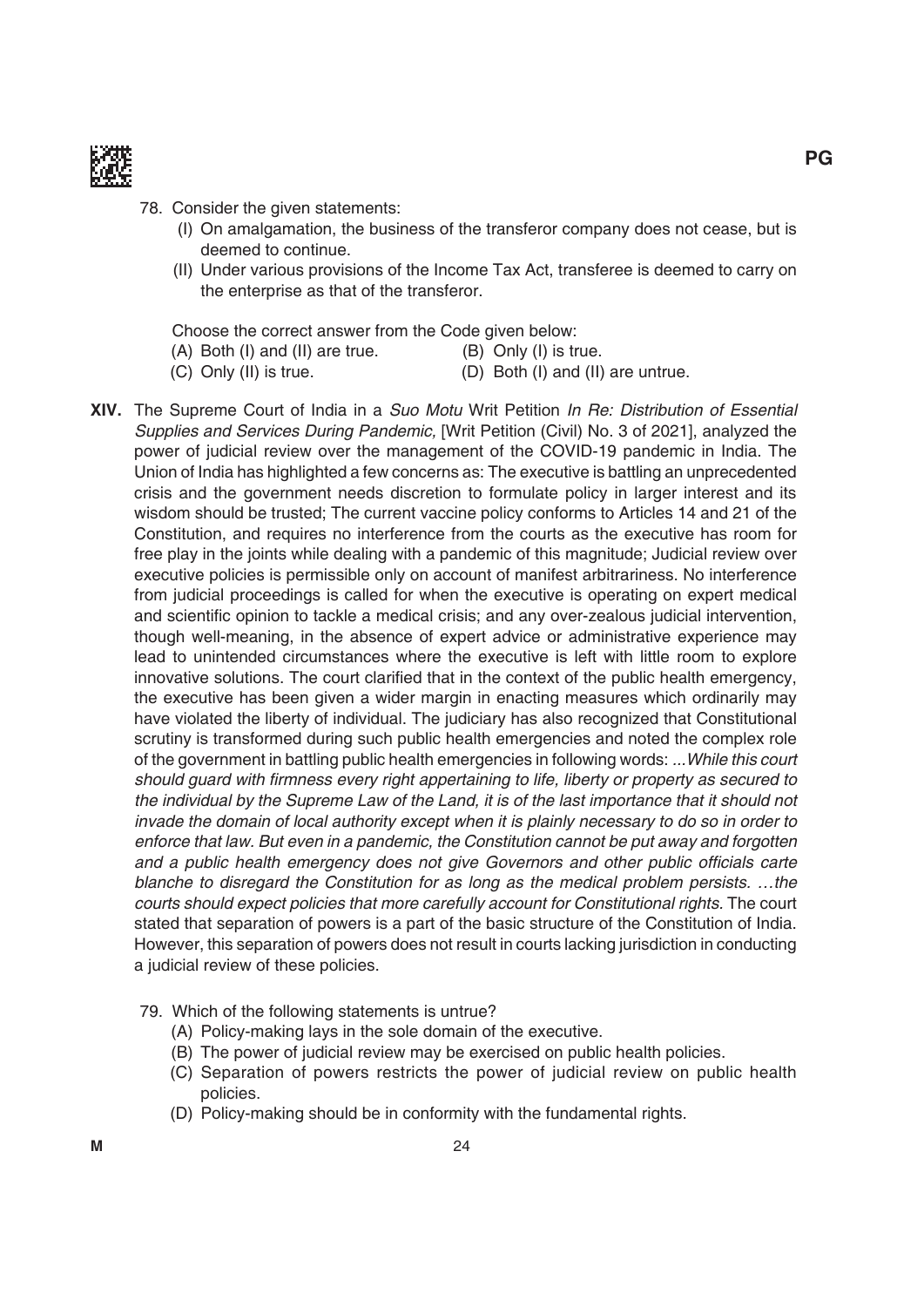

- 80. Soliciting constitutional justification for executive policies in managing a public health crisis during pandemic appears to be:
	- (A) Necessary function of the court. (B) Discretionary power of the court.
	- (C) Not within the ambit of judicial review. (D) Unnecessary interference from the court.
- 81. In the above excerpt, the Union of India opposed judicial intervention in apprehension of circumstances restricting the scope for the executive to explore solutions. the said argument was supported on the ground that :
	- (A) The judges are not public health experts, therefore in the absence of expert advice, it would be an undesirable intervention.
	- (B) The executive needs room for free play while dealing with pandemic.
	- (C) Constitutional rights are suspended during a pandemic.
	- $(D)$  Both  $(A)$  and  $(B)$ .
- 82. Consider the following statements:
	- (i) An intrusion by the judiciary in the domain of the executive is prohibited under the separation of powers principle, except when it is necessary to do so in order to enforce the express provisions of the Constitution of india.
	- (ii) An intrusion by the judiciary in the domain of the executive is allowed when it is necessary to do so in order to safeguard the rights relating to life, liberty or property as secured to the individual by the Constitution of india.

Choose the correct answer from the code given below.

- $(A)$  Both (I) and (II) are true.  $(B)$  Both (I) and (II) are untrue.
- $(C)$  (I) is true and (II) is untrue.  $(D)$  (II) is true and (I) is untrue.
- 83. In the case of In Re: Distribution of Essential Supplies and Services During Pandemic, the Supreme Court of india examined the constitutional validity of Central Government's policy regarding vaccine procurement and distribution among different categories of the population. Such policy is known as:
	- (A) Vaccination Distribution Policy. (B) Liberalized Vaccination Policy.
	- (C) Central Vaccination Distribution Policy. (D) None of the above.
- 
- 84. Public health is a subject under \_\_\_\_\_\_ of the Seventh Schedule of the Constitution.
	- (A) Entry 6 of List II (State List) (B) Entry 36 of List II (State List)
		-
	- (C) Entry 81 of List I (Union List) (D) Entry 29 of List III (Concurrent List)
-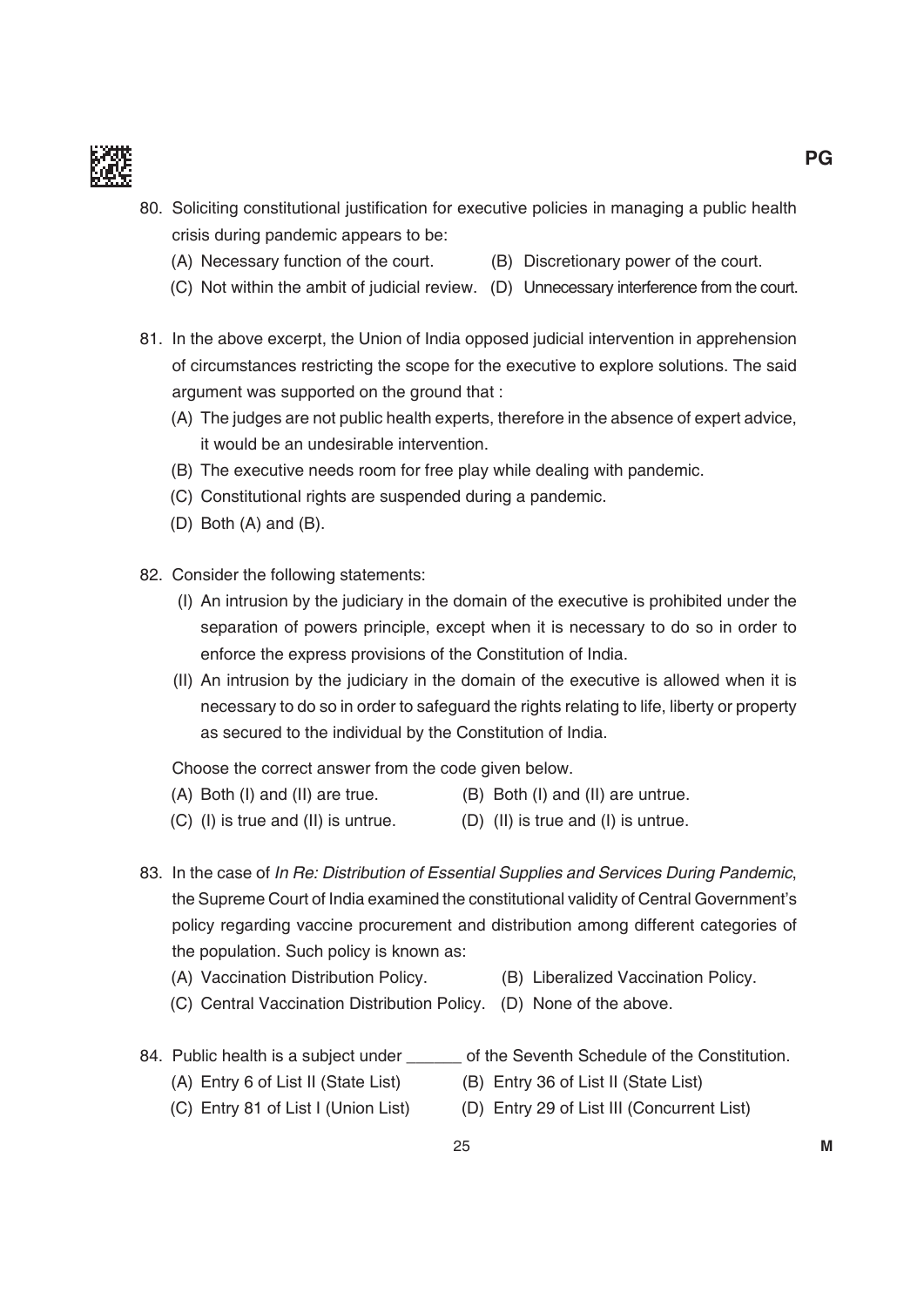

- **Xv.** the right to clean and healthy environment has been recognized as a fundamental right under Article 21 of the Constitution of india. Article 48-A imposes a duty upon the State to endeavour to protect and improve the environment and safeguard the forests and wildlife of the Country. in addition to this, india is also a party to international treaties, agreements and conferences and has committed itself to sustainable development and growth. This legal framework indicates that sustainable development must remain at the heart of any development policy implemented by the state. it is essential to strike the right balance between environmental conservation and protection on one hand, and the right to development on the other, while articulating the doctrine of sustainable development. We may add that in our opinion conservation and development need not be viewed as binaries, but as complementary strategies that weave into one another. in other words, conservation of nature must be viewed as part of development and not as a factor stultifying development.
	- 85. Which of the following provisions contain the fundamental duty to protect and improve the natural environment?

(A)  $51A(h)$  (B)  $51A(g)$  (C)  $51A(f)$  (D)  $51A(d)$ 

86. Under which of the following provisions can Union legislature enact laws for giving effect to international agreements?

| (A) Article 251 | (B) Article 252 |
|-----------------|-----------------|
| (C) Article 253 | (D) Article 254 |

- 87. By which of the following Constitution Amendment Act were Entries 17A and 17B inserted in List III of the Seventh Schedule of the Constitution of India?
	- (A) Constitution (Fortieth Amendment) Act, 1976
	- (b) Constitution (Forty Second Amendment) Act, 1976
	- (C) Constitution (Forty Fourth Amendment) Act, 1978
	- (D) Constitution (Forty Sixth Amendment) Act, 1982
- 88. Which of the following judgments of the Supreme Court of india does not deal with sustainable development?
	- (A) Karnataka industrial Area development board v. C. Kenchappa, (2006) 6 SCC 371.
	- (B) Tata Housing Development Co. Ltd. v. Aalok Jagga, (2020) 15 SCC 784.
	- (C) manorama Sachan v. Lucknow development Authority, (2005) 9 SCC 425.
	- (D) Maharashtra Land Development Corporation v. State of Maharashtra, (2011) 15 SCC 616.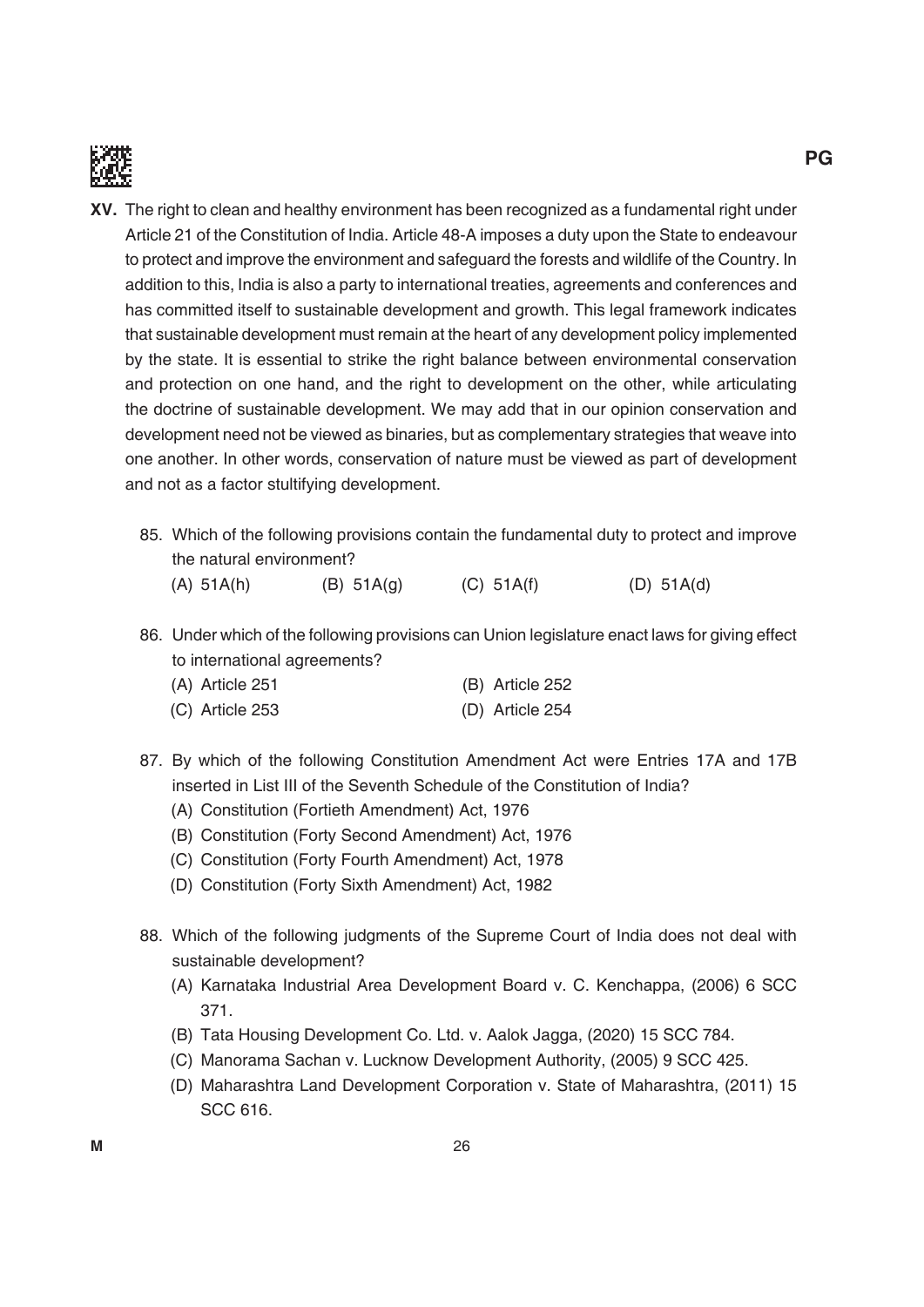

- 89. Which of the following depicts the most appropriate response regarding Public Trust Doctrine?
	- (A) That resources like sea, waters, forests are extremely important to the masses and therefore it would be unjustified to make them subjects of private ownership.
	- (b) the people of the country have a fundamental duty to protect the environment.
	- (C) Right to clean environment is a fundamental right.
	- (D) All of the above.
- 90. Which of the following doctrines is/are part of environmental jurisprudence in india?
	- (A) Polluter Pays Principle (B) Precautionary Principle
	- (C) Both (A) and (B) (D) Sovereign Immunity Principle
- **Xvi.** in cases where the evidence is of a circumstantial nature, the circumstances which lead to the conclusion of guilt should be in the first instance fully established, and all the facts so established should be consistent only with the hypothesis of the guilt of the accused. Again, the circumstances should be of a conclusive nature and tendency and they should be such as to exclude every hypothesis but the one proposed to be proved. in other words, there must be a chain of evidence so far complete as not to leave any reasonable ground for a conclusion consistent with the innocence of the accused and it must be shown that within all human probability the act must have been committed by the accused.
	- 91. When a person does an act with some intention other than that which the character and circumstances of the act suggest, the burden of proving that intention is:
		- (A) Upon that person who conceive such intention.
		- (B) Not upon that person who conceive such intention.
		- (C) Upon prosecution irrespective to the fact who conceived such intention.
		- (D) Not clear under the provisions of the Indian Evidence Act, 1872.
	- 92. Where in a criminal case there is conflict between presumption of innocence and any other presumption, in such situation which presumption shall prevail?
		- (A) Presumption of guilty (B) Presumption of innocence
		- (C) Mix Presumption (D) No presumption
	- 93. Where the evidence is of a circumstantial nature, the circumstances from which the conclusion of guilt is to be drawn should be:
		- (A) Partially established (B) Fully established
		- (C) Reasonably established (D) Initially established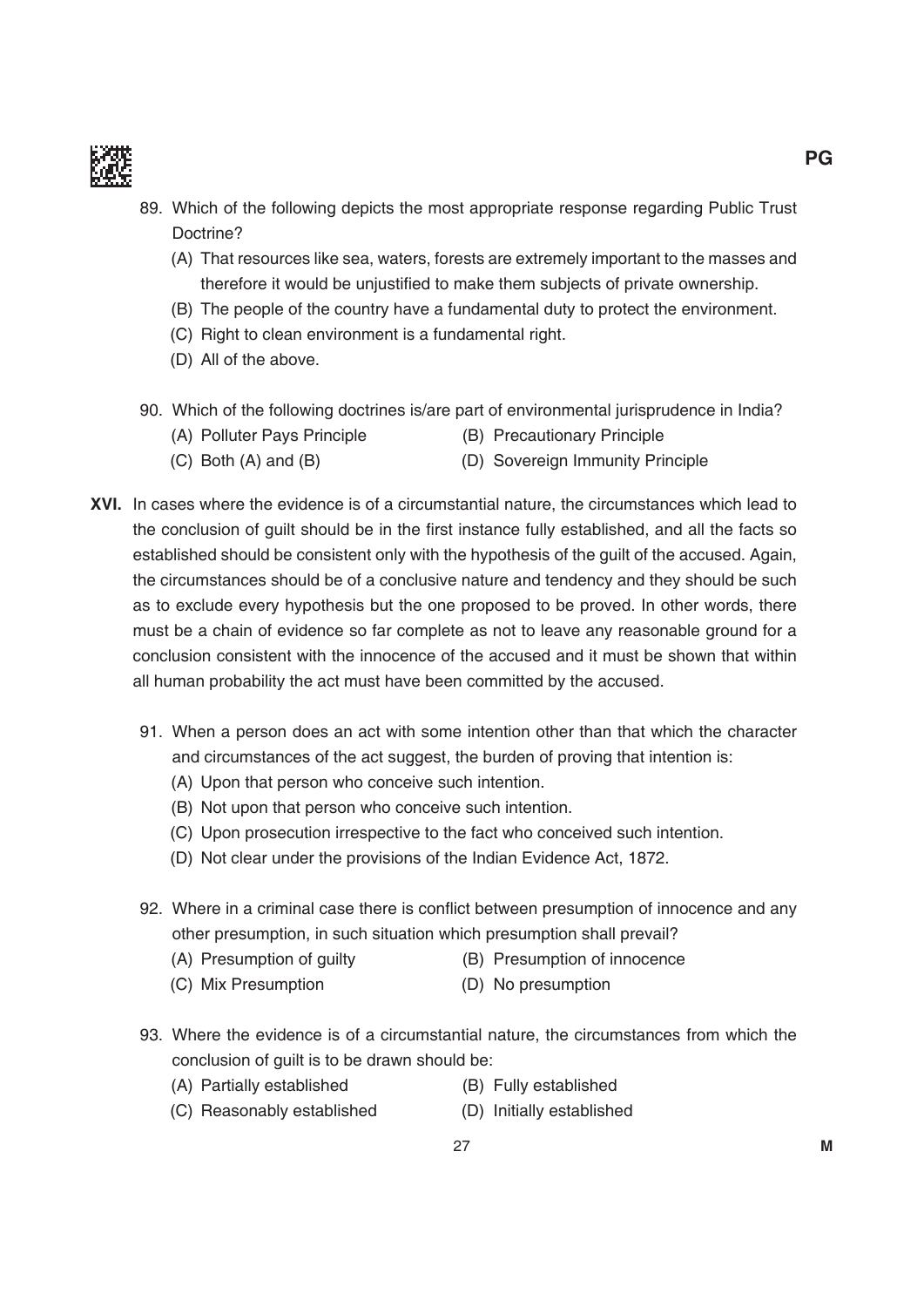

- 94. An admissibility of circumstantial evidence against the accused requires a chain of evidence which:
	- (A) Does not leave any reasonable ground for a conclusion consistent with the innocence of the accused.
	- (B) Does not leave any reasonable ground for a conclusion inconsistent with the innocence of the accused.
	- (C) must be such as to show that within all human probability the act must have been done by the accused.
	- $(D)$  Both  $(A)$  and  $(C)$ .
- 95. When a murder charge is to be proved solely on circumstantial evidence, a presumption of innocence of the accused must have a cole.
	- (A) Common (B) Reasonable
	- (C) Dominant (D) Minimum
- 96. Which provision of the Indian Evidence Act, 1872 provides regarding the burden of proving that case of accused comes within general exceptions of the indian Penal Code, 1860?

| (A) Section 104 | (B) Section 105 |  |
|-----------------|-----------------|--|
| (C) Section 106 | (D) Section 107 |  |

- **Xvii.** On repeal of the Juvenile Justice Act, 2000 and on the enforcement of the Juvenile Justice Act, 2015, the procedure to be followed when a claim of juvenility is raised before any court, other than a Board is stipulated under Section  $9(2)$  and  $(3)$ . The same reads as ''in case a person alleged to have committed an offence claims before a court other than a board, that the person is a child or was a child on the date of commission of the offence, or if the court itself is of the opinion that the person was a child on the date of commission of the offence, the said court shall make an inquiry, take such evidence as may be necessary (but not an affidavit) to determine the age of such person, and shall record a finding on the matter, stating the age of the person as nearly as may be: *Provided* that such a claim may be raised before any court and it shall be recognized at any stage, even after final disposal of the case, and such a claim shall be determined in accordance with the provisions contained in this Act and the rules made thereunder even if the person has ceased to be a child on or before the date of commencement of this Act. If the court finds that a person has committed an offence and was a child on the date of commission of such offence, it shall forward the child to the board for passing appropriate orders and the sentence, if any, passed by the court shall be deemed to have no effect."
	- 97. From which of the following dates Juvenile Justice Act, 2015 was implemented?
		- (A) January 16, 2015 (b) January 15, 2016
			-
		- (C) February 16, 2016 (D) February 15, 2015
			-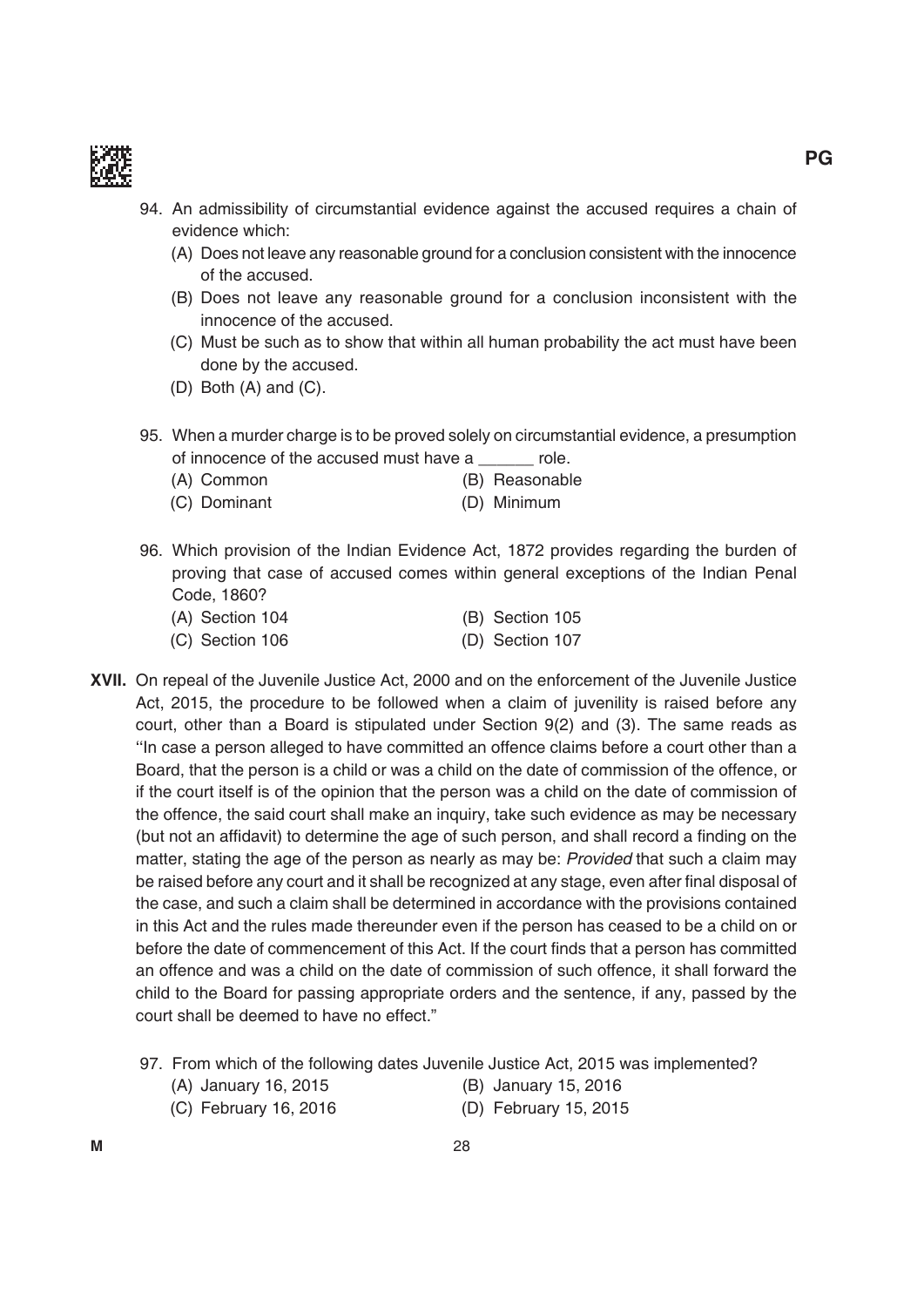

- 98. 'A' is accused of having committed an offence on January 1, 2022. He attained the age of 16 on march 31, 2022. On the date of hearing, he claimed that on the date of commission of the offence, he was a child. Which of the following statement is true?
	- (A) 'A' can raise the plea of juvenility since he was child on the date of commission of the offence.
	- (b) 'A' cannot be allowed to raise the plea of juvenility.
	- (C) For raising the plea of juvenility, the age on the date of trial is considered and not the age on the date of commission of offence.
	- (D) All are true.
- 99. Which of the following statements is true, if the plea of juvenility is raised before the court?
	- (A) The Court can decide the plea of juvenility only on the basis of the affidavit of the claimant.
	- (B) The Court shall get the enquiry conducted by collector of the district.
	- (C) the Court shall take such evidence as it considers necessary and decide the age of the claimant.
	- $(D)$  Both  $(A)$  and  $(B)$  are true.
- 100. 'A' is accused of committing an offence on a given day. He claims that he was child on such day. Court conducts an enquiry and records a finding that he was child on the date of offence. Which of the following statements holds good?
	- (A) the Court is bound to try the entire case and decide whether the claimant has committed the offence.
	- (B) The order of conviction passed by the Court after recording finding that the accused is a child, is valid.
	- (C) the Court shall forward the matter to Juvenile Justice board for decision and appropriate orders.
	- (D) The Court shall set the accused free.
- 101. The Juvenile Justice Act, 2015 contemplates certain children to be kept in special homes. Which of the following children can be kept in special homes?
	- (A) Orphaned children (B) Abused children
	- (C) Neglected children (D) Children in conflict with law
- 102. Which of the following is referred to as 'Orphan' in the Juvenile Justice Act, 2015?
	- (A) A child who is without a biological parent
	- (b) A child who is without an adoptive parent
	- (C) A child who is without a legal guardian
	- (D) All the above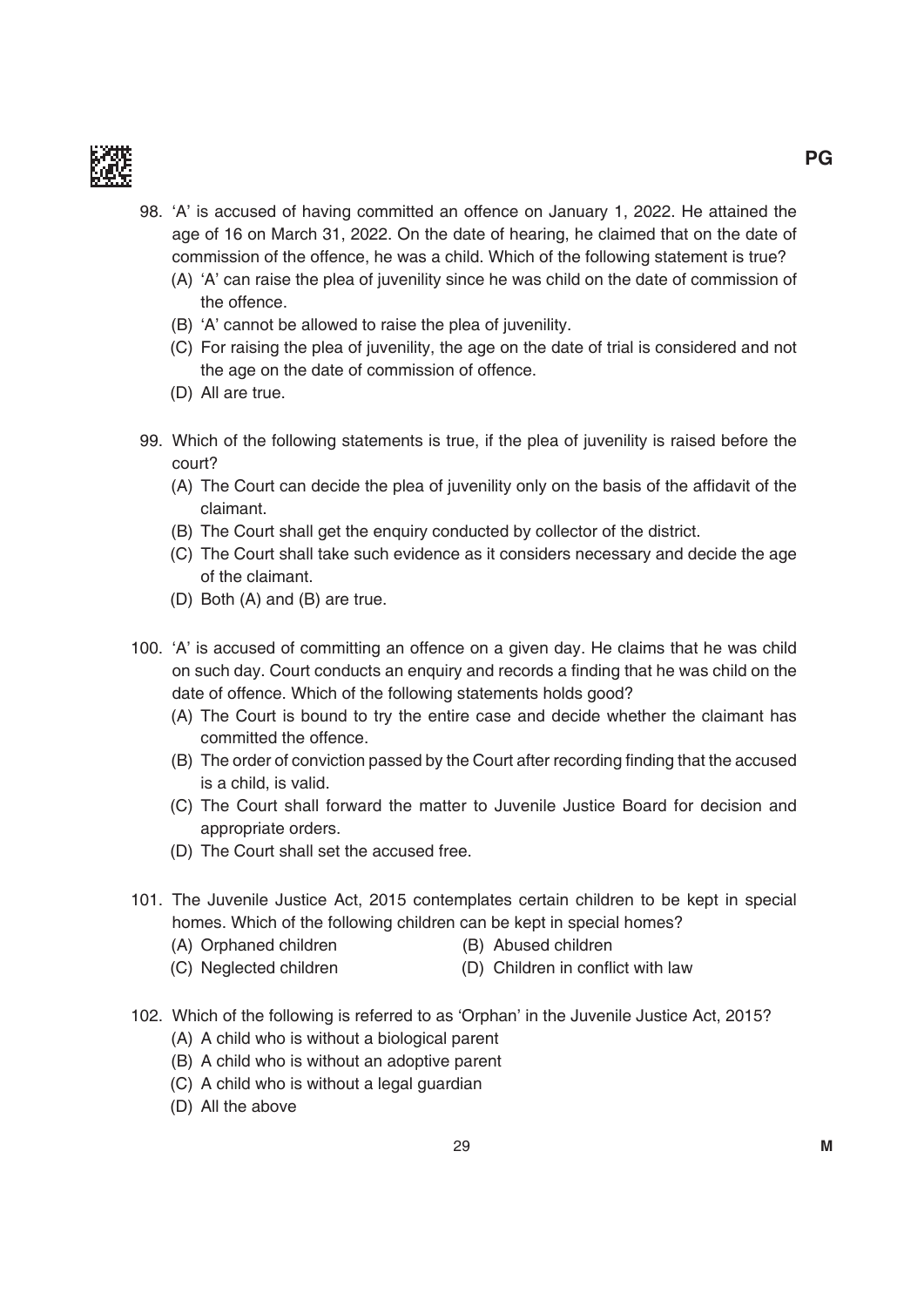

**XVIII.** Drinking water is of primary importance in any country. In fact, India is a party to the Resolution of the UNO passed during the United Nations Water Conference which reads as under:

 "All people, whatever their stage of development and their social and economic conditions, have the right to have access to drinking water in quantum and of a quality equal to their basic needs." Thus, the right to access to drinking water is fundamental to life and there is a duty on the State under Article 21 to provide clean drinking water to its citizens. there is, therefore, need to take into account the right to a healthy environment along with the right to sustainable development and balance them. Competing Human Rights to healthy environment and sustainable development.

- 103. in which of the following cases the Supreme Court held that water is the basic need for the survival of human beings and is part of right of life and Human Rights as enshrined in Article 21 of the Constitution of india?
	- (A) Bandhua Mukti Morcha v. Union of India (1984) 3 SCC 161
	- (B) Narmada Bachao Andolan v. Union of India (2000) 7 SCALE 34
	- (C) State of Madhya Pradesh v. Centre for Environment Protection Research and Development 2020 SCC OnLine SC 687
	- (D) M.C. Mehta v. Union of India (2004) 12 SCC 118
- 104. Which of the following Courts was the first court to develop the concept of right to healthy environment as part of the Fundamental Right to life?
	- (A) Philippine Supreme Court (B) Supreme Court of India
- - (C) European Court of Justice (D) Supreme Court of South Africa
- -
- 
- 105. In today's emerging Jurisprudence, Environmental rights which encompass a group of collective rights are described as:
	- (A) First generation rights (B) Second generation rights
	- (C) Third generation rights (D) Fourth generation rights
- 106. When was the first United Nations Water Conference held? (A) 1975 (B) 1976 (C) 1977 (D) 1978
- 107. The resolution of the UNO passed during the United Nations Water Conference as- All people, whatever their stage of development and their social and economic conditions, have the right to have access to drinking water:
	- (A) in quantum equal to their basic needs
	- (B) In quantum according to their age
	- (C) in quantum according to their natural needs
	- (D) In quantum according to their climatic conditions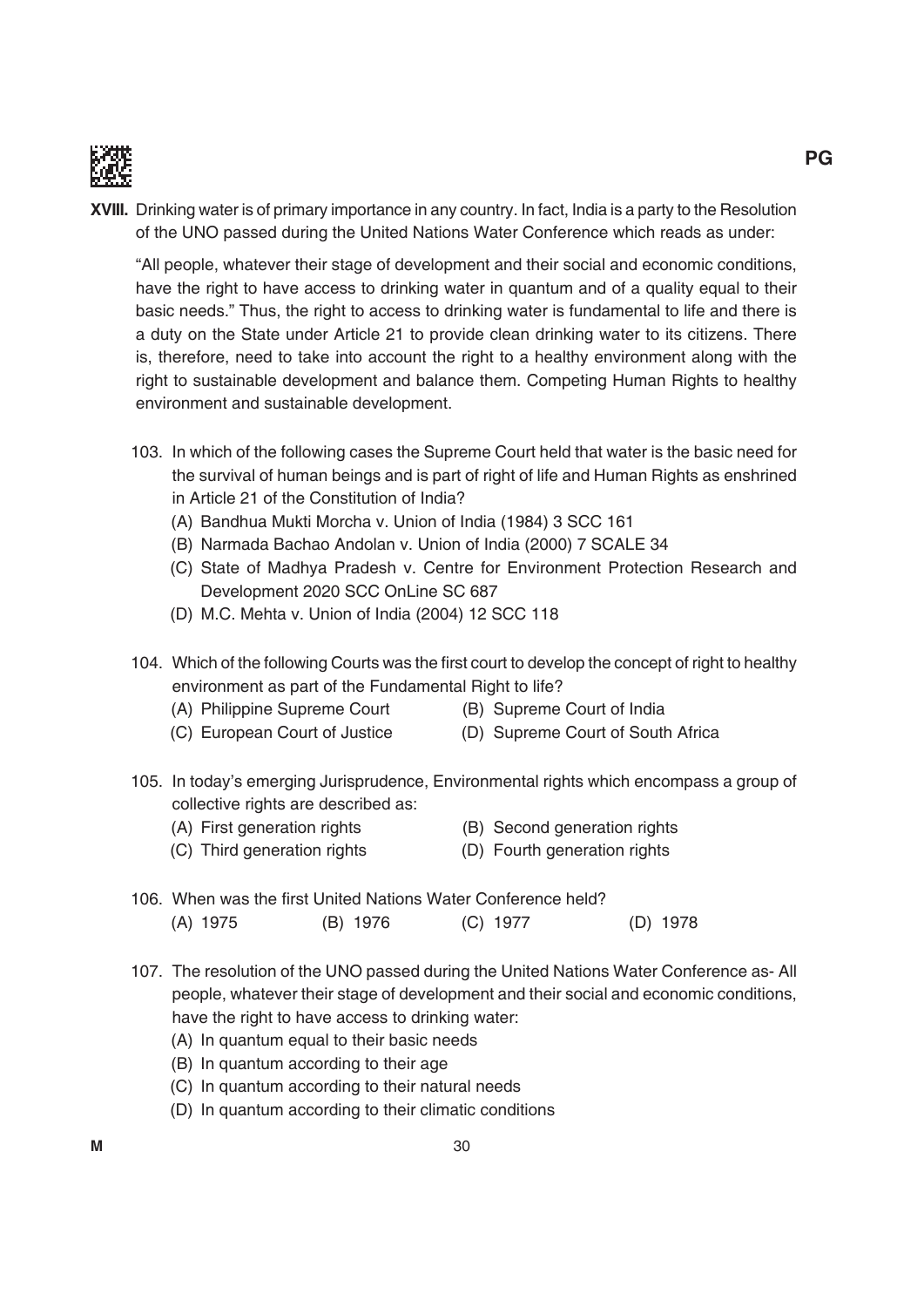

- 108. The right to access drinking water is a:
	-
	-
	- (A) Statutory Right (B) Fundamental Right
	- (C) Community Right (D) Individual Privilege
- **XiX.** if a tax is ultra vires or unconstitutional then the party is entitled to have a refund of it from the government whether it has been paid under protest or not. This Court has held that the payment of tax which is without authority of law is payment made under a mistake within the meaning of Section 72 of the Indian Contract Act. Then, in such a case, question would arise, whether the government to whom the payment had been made by mistake must repay it. Thus, the principle of restitution or repayment of the tax simpliciter has been considered in light of the doctrine of unlawful enrichment. The doctrine envisages that when the State collects a tax from the tax-payer without authority of law, but if the taxpayer has already passed on the burden of the tax money paid by him to the State to someone else and has recouped the money then the taxpayer is not entitled to ask for the restitution from the State the money paid by him as unauthorized tax. in such circumstances, the State cannot be asked to refund the tax money to the taxpayer on the principle of unlawful enrichment.
	- 109. Doctrine of Unjust Enrichment implies:
		- (A) Obtaining benefit from another (which is not a gift) without legal justification
		- (B) Restoration of the benefits obtained without legal justification
		- $(C)$  Neither  $(A)$  nor  $(B)$
		- $(D)$  Both  $(A)$  and  $(B)$
	- 110. Doctrine of Unjust Enrichment is applicable to:
		- (A) Contractual Matters (B) Tax Matters
		- $(C)$  Both  $(A)$  and  $(B)$  (D) None of these
	- 111. A business entity can claim refund of tax on the ground of unjust enrichment in which of the following cases?
		- (A) When the tax has been levied without the authority of law and the burden of tax is borne by the business entity.
		- (B) When the tax has been levied without the authority of law and the burden of tax has been passed on to the consumer.
		- (C) When levy of tax is under the authority of law and the business entity has not passed the burden to the consumer.
		- $(D)$  Both  $(A)$  and  $(C)$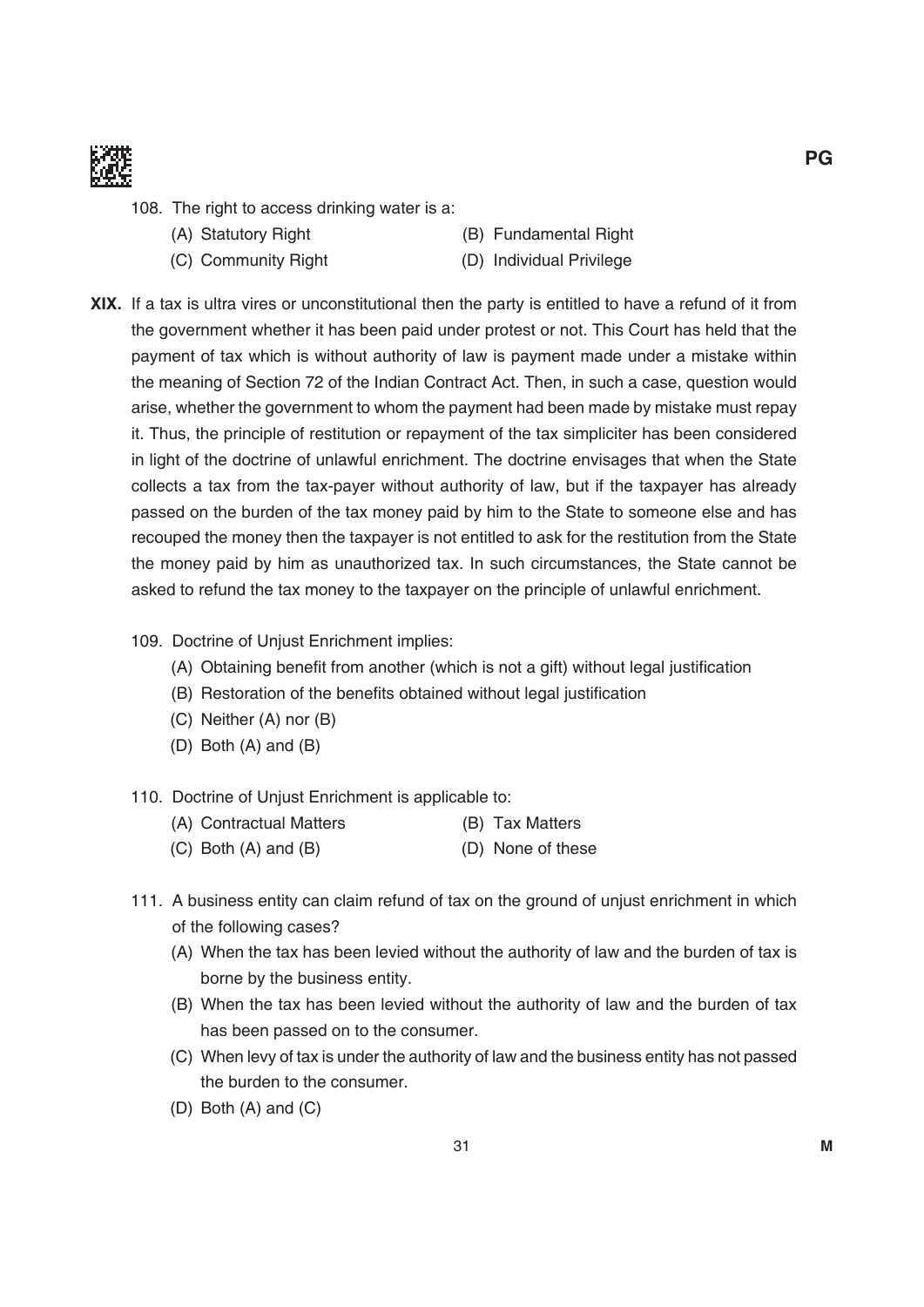

- 112. When can tax be declared as unconstitutional?
	- (A) if tax has been levied without the authority of law.
	- (b) if the legislature does not have legislative competence to levy that tax.
	- $(C)$  Both  $(A)$  and  $(B)$
	- (D) When the assessment of tax by assessing officer is contrary to facts and evidence on record.
- 113. in which of the following cases, challenge to constitutionality of the Goods and Service Tax (Compensation to States) Act, 2017 on the ground of lack of legislative competence was rejected?
	- (A) Union of India v. Mohit Minerals Pvt. Ltd. (2019) 2 SCC 599.
	- (B) Sudhir Kumar Atrey v. Union of India (2022) 1 SCC 352.
	- (C) Hindustan Construction Co. Limited v. Union of India (2020) 17 SCC 324.
	- (D) Union of India v. A. Shainamol 2021 SCC OnLine SC 262.
- 114. Additional tax, in the form of tax on tax, for a specified purpose is called:  $(A)$  Cess  $(B)$  Fee  $(C)$  Tax  $(D)$  None of the above
- **XX.** The International Court of Justice recalls that, pursuant to Article 41 of its Statute, it has the power to indicate provisional measures when irreparable prejudice could be caused to rights which are the subject of judicial proceedings or when the alleged disregard of such rights may entail irreparable consequences. However, this power will be exercised only if there is urgency, in the sense that there is a real and imminent risk that irreparable prejudice will be caused to the rights claimed before the Court gives its final decision. The condition of urgency is met when the acts susceptible of causing irreparable prejudice can "occur at any moment" before the Court makes a final decision on the case. The Court must therefore consider whether such a risk exists at this stage of the proceedings. the Court is not called upon, for the purposes of its decision on the Request for the indication of provisional measures, to establish the existence of breaches of obligations under the Genocide Convention, but to determine whether the circumstances require the indication of provisional measures for the protection of the right found to be plausible. Having determined that Ukraine can plausibly assert a right under the Genocide Convention and that there is a link between this right and the provisional measures requested, the Court then considers whether irreparable prejudice could be caused to this right and whether there is urgency, in the sense that there is a real and imminent risk that irreparable prejudice will be caused to this right before the Court gives its final decision.
	- 115. Under what statutory authority did the court pass the 'provisional measures' against the Russian Federation?
		- (A) Charter of the United Nations 1945
		- (b) Statute of the international Court of Justice 1945
		- (C) Genocide Convention, 1948
		- (D) None of the above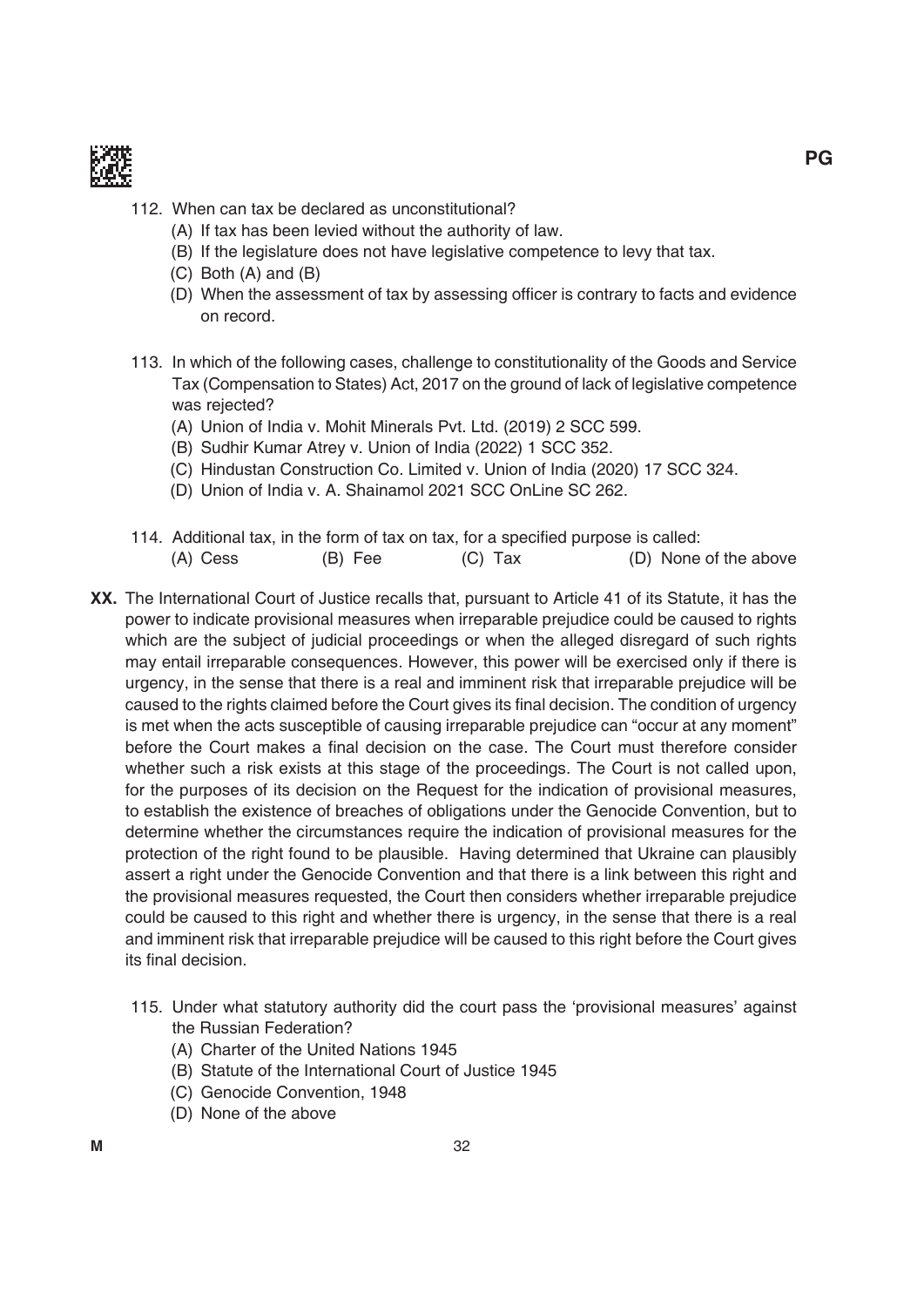

- 116. What 'irreparable prejudice' is being talked about in the above paragraph?
	- (A) Violation of the Genocide Convention by Russian Federation.
	- (B) Special military operations carried out against the Ukraine.
	- (C) Violation of Humanitarian laws during the armed conflict by Russian Federation.
	- (D) All of the above
- 117. The reason behind the Russian-Ukraine crisis is:
	- (A) The violation of Geneva Convention of the Refugees 1951
	- (B) The violation of the Agreement between Confederation of Independent States and Europe
	- (C) Threat or use of force contrary to the Purpose and Principles of the United Nations **Charter**
	- (D) Neither  $(A)$  nor  $(B)$
- 118. if one of the two parties to the dispute fails to appear before the Court during the oral proceedings, the other party may call upon the court to decide the matter in favour of its claim. Which of the following provision provides for this?
	- (A) Article 41 of the Statute of the ICJ (B) Article 51 of the Statute of the ICJ
	- (C) Article 52 of the Statute of the ICJ (D) Article 53 of the Statute of the ICJ
- 119. Under which of the following provisions, Ukraine sought jurisdiction to appear before the Court?
	- (A) Article 36 of the Statute of the ICJ (B) Article IX of the Genocide Convention
	- (C) Both (A) and (B)  $(D)$  Neither (A) nor (B)
- 120. The Russian Federation, in the current dispute submitted to the court, the defence of Article 51 of the UN Charter. What is defence of Article 51?
	- (A) Self-defence (B) Force Majure
	- (C) Consent (D) Pacta sunt servanda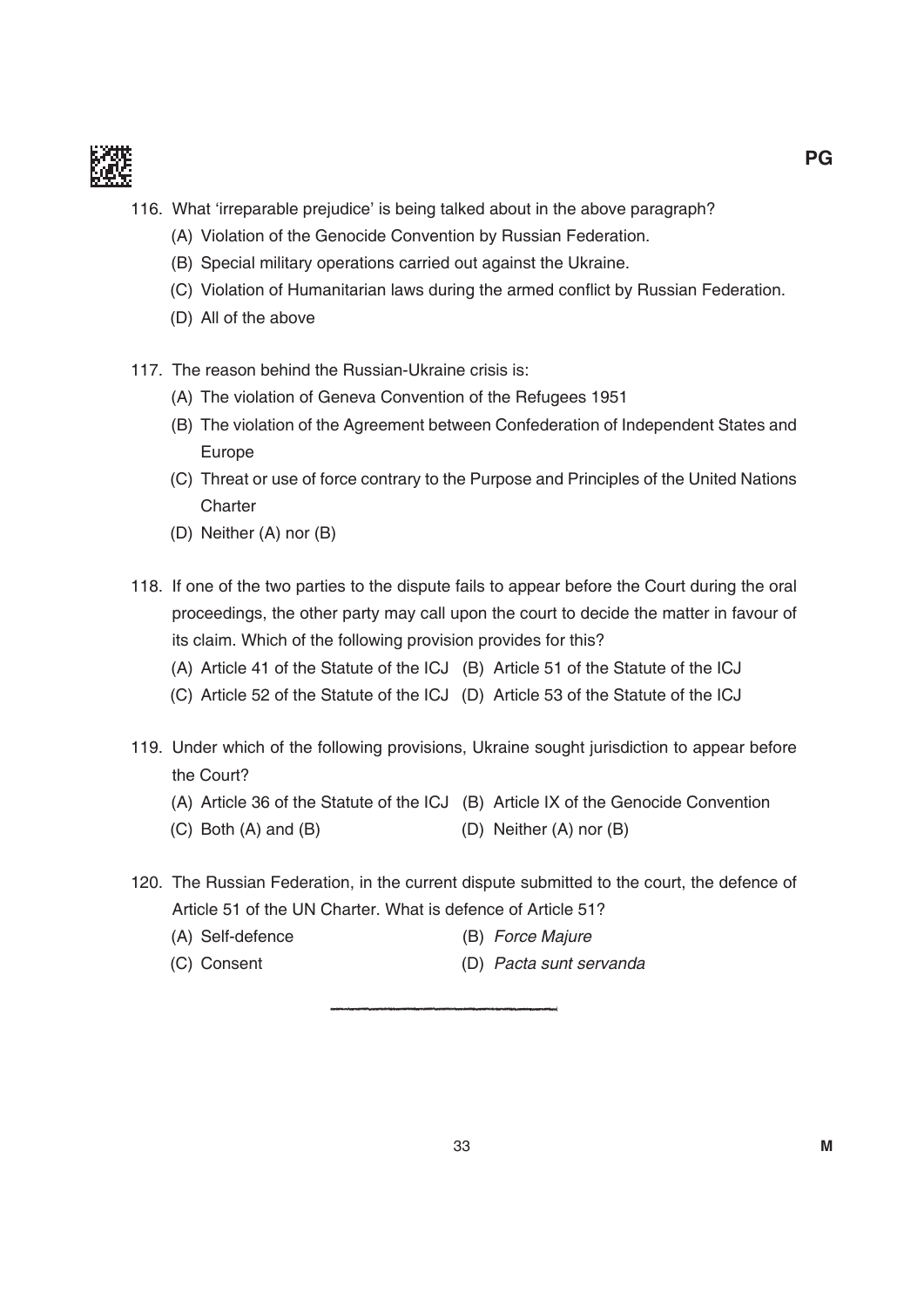

## **sPace for rouGH work**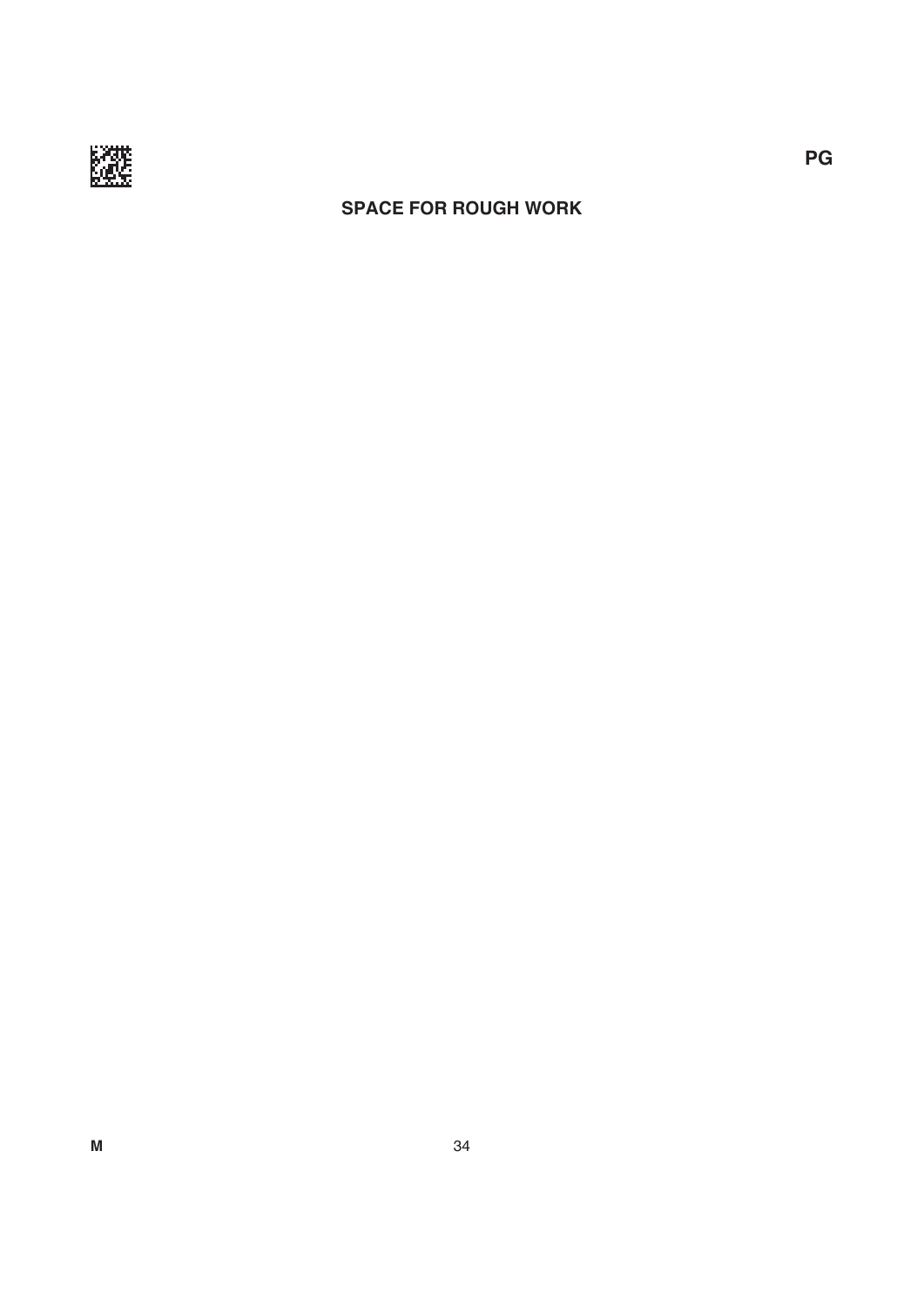

## **sPace for rouGH work**